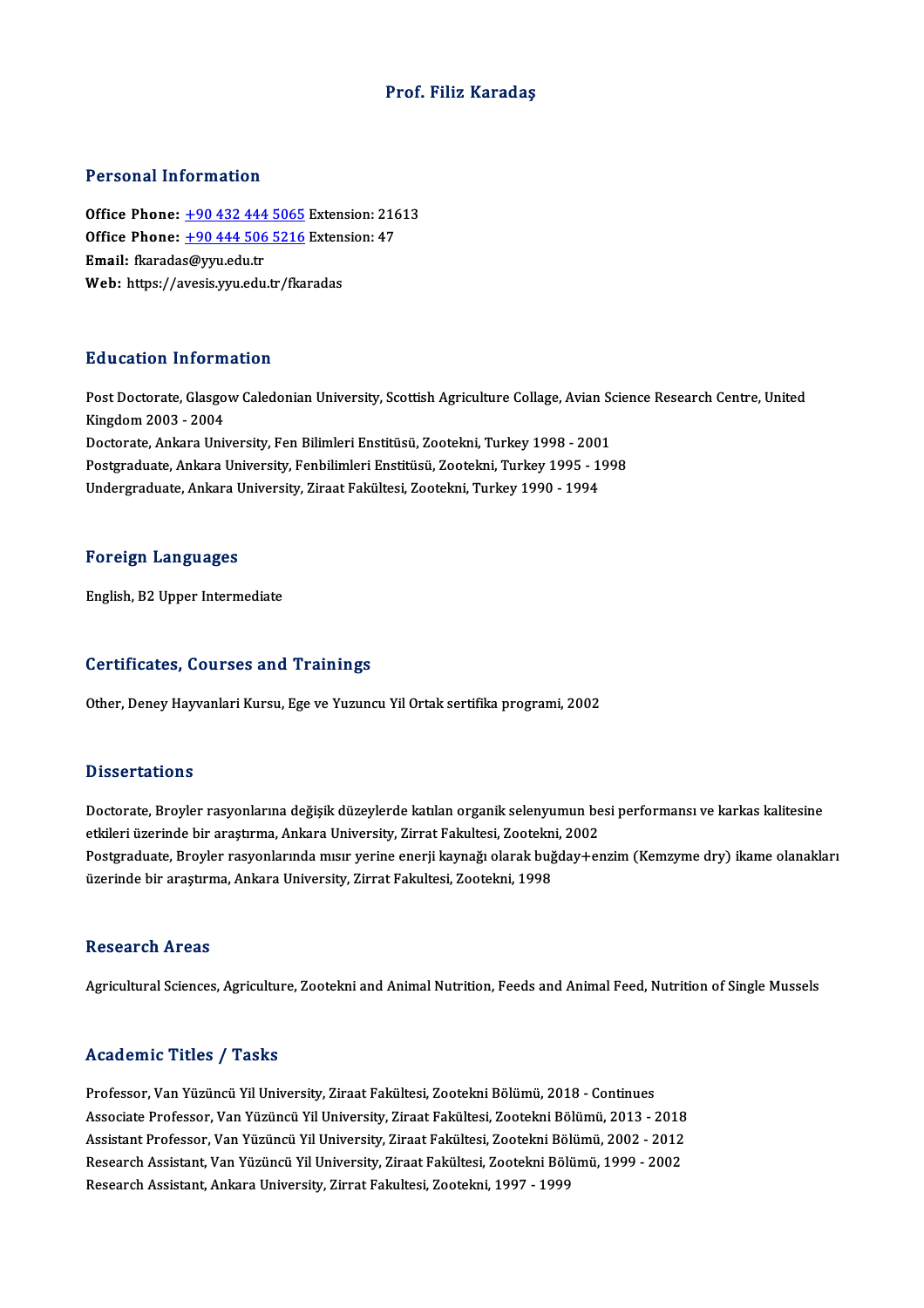## Academic and Administrative Experience

Van Yüzüncü Yil University, Yöresel Gıdalar Uygulama Ve Araştırma Merkezi, 2017 - Continues Van Yüzüncü Yil University, Yöresel Gıdalar Uygulama Ve Araştırma Merkezi, 2017 - Continues<br>Van Yüzüncü Yil University, Yöresel Gıdalar Uygulama Ve Araştırma Merkezi, 2017 - Continues<br>Van Yüzüncü Yil University, Zirast Fel Van Yüzüncü Yil University, Yöresel Gıdalar Uygulama Ve *I*<br>Van Yüzüncü Yil University, Van Yoresel Gidalar Uygulama<br>Van Yüzüncü Yil University, Ziraat Fakultesi , 2016 - 2018<br>Van Yüzüncü Yil University, Fakulte Kurulu Dos Van Yüzüncü Yil University, Van Yoresel Gidalar Uygulama Ve Arastirma Me<br>Van Yüzüncü Yil University, Ziraat Fakultesi , 2016 - 2018<br>Van Yüzüncü Yil University, Fakulte Kurulu Docent Temsilcisi, 2016 - 2018<br>Van Vüzüncü Vil Van Yüzüncü Yil University, Ziraat Fakultesi , 2016 - 2018<br>Van Yüzüncü Yil University, Fakulte Kurulu Docent Temsilcisi, 2016 -<br>Van Yüzüncü Yil University, Ziraat Fakultesi , Zootekni, 2015 - 2018<br>Van Yüzüncü Yil Universit Van Yüzüncü Yil University, Fakulte Kurulu Docent Temsilcisi, 2016 - 2018<br>Van Yüzüncü Yil University, Ziraat Fakultesi , Zootekni, 2015 - 2018<br>Van Yüzüncü Yil University, Rektorluk Bap Apg Komisyon Uyesi, 2016 - 2017<br>Van Y Van Yüzüncü Yil University, Ziraat Fakultesi , Zootekni, 2015 - 2018<br>Van Yüzüncü Yil University, Rektorluk Bap Apg Komisyon Uyesi, 2016 - 2017<br>Van Yüzüncü Yil University, Rektorluk Akademik Teşvik Komisyonu Üyesi, 2015 - 2 Van Yüzüncü Yil University, Rektorluk Bap Apg Kom<br>Van Yüzüncü Yil University, Rektorluk Akademik Teş<br>Van Yüzüncü Yil University, Rektörlük, 2008 - 2009<br>Van Vüzüncü Vil University, Bektörlük, 2005 - 2009 Van Yüzüncü Yil University, Rektorluk Akademik Teş<br>Van Yüzüncü Yil University, Rektörlük, 2008 - 2010<br>Van Yüzüncü Yil University, Rektörlük, 2005 - 2009 Van Yüzüncü Yil University, Rektörlük, 2005 - 2009<br>Advising Theses

Advising Theses<br>Karadaş F., Hayvansal Kökenli Yem Hammaddelerinde (Et, Kan, Tavuk Ve Balık Unu) Biyojen Aminlerin Araştırılması,<br>Restanaduata ZÖzge(Student), 2016 rra vising "rreses"<br>Karadaş F., Hayvansal Kökenli Yem Ha<br>Postgraduate, Z.Özge(Student), 2016<br>Karadaş F., Demirlik Bildinein Yemleri Karadaş F., Hayvansal Kökenli Yem Hammaddelerinde (Et, Kan, Tavuk Ve Balık Unu) Biyojen Aminlerin Araştırılması,<br>Postgraduate, Z.Özge(Student), 2016<br>Karadaş F., Damızlık Bıldırcın Yemlerinde Farklı Karotenlerin Yumurta Sar

Postgraduate, Z.Özge(Student), 2016<br>Karadaş F., Damızlık Bıldırcın Yemlerinde Farklı Karoteı<br>Karşılaştırılması, Postgraduate, T.ALAY(Student), 2013<br>Karadas F. Van Hafzasında Üretilen Cesitli Karma Yemle Karadaş F., Damızlık Bıldırcın Yemlerinde Farklı Karotenlerin Yumurta Sarısı ve Kuluçka Performansı Üzerine E<br>Karşılaştırılması, Postgraduate, T.ALAY(Student), 2013<br>Karadaş F., Van Hafzasında Üretilen Çeşitli Karma Yemleri

Karşılaştırılması, Postgraduate, T.ALAY(Student), 2013<br>Karadaş F., Van Hafzasında Üretilen Çeşitli Karma Yemlerin Aflatoksin İçeriklerinin Araştırılması, Postgraduate,<br>V.RÜSTEMOĞLU(Student), 2010

### **Jury Memberships**

PostGraduate,YüksekLisans tez Jürisi,Yüzüncü , January,2016 Jary Tremberempe<br>Post Graduate, Yüksek Lisans tez Jürisi, Yüzüncü , January, 2016<br>Academic Staff Examination, Arastirma Gorevlisi Sinavi, Yuzuncu Yil Universitesi, December, 2014<br>August TUPA Cana bilim Insani Destaklama Ju Post Graduate, Yüksek Lisans tez Jürisi, Yüzüncü , January, 2016<br>Academic Staff Examination, Arastirma Gorevlisi Sinavi, Yuzuncu Yil Unive<br>Award, TUBA Genc bilim Insani Destekleme Juri Uyeligi, TUBA, July, 2014<br>Desterate T Academic Staff Examination, Arastirma Gorevlisi Sinavi, Yuzuncu Yil Unive<br>Award, TUBA Genc bilim Insani Destekleme Juri Uyeligi, TUBA, July, 2014<br>Doctorate, Tez Savunma Jurisi, Yuzuncu Yil Universitesi, December, 2013

# Doctorate, Tez Savunma Jurisi, Yuzuncu Yil Universitesi, December, 2013<br>Articles Published in Journals That Entered SCI, SSCI and AHCI Indexes

rticles Published in Journals That Entered SCI, SSCI and AHCI Indexes<br>I. Feeding dihydroquercetin and vitamin E to broiler chickens reared at standard and high ambient<br>temperatures res 1 assisted<br>Feeding dihyd<br>Eirosaliev V. P Feeding dihydroquercetin and vitamin E to broiler chickens reared at standard and high ambient<br>temperatures<br>Pirgozliev V. R. , Mansbridge S. C. , Westbrook C. A. , Woods S. L. , Rose S. P. , Whiting I. M. , Yovchev D. G. ,

**temperatures<br>Pirgozliev V. R. , Mansbridge S. C. , 1<br>A. G. , Kljak K., Staykova G. P. , et al.<br>ARCHIVES OF ANIMAL NUTRUTION** Pirgozliev V. R. , Mansbridge S. C. , Westbrook C. A. , Woods S. L. , R<br>A. G. , Kljak K., Staykova G. P. , et al.<br>ARCHIVES OF ANIMAL NUTRITION, 2020 (Journal Indexed in SCI)<br>Feoding dibydrogueraatin to broiler sbiskops A. G. , Kljak K., Staykova G. P. , et al.<br>ARCHIVES OF ANIMAL NUTRITION, 2020 (Journal Indexed in SCI)<br>II. Feeding dihydroquercetin to broiler chickens

- ARCHIVES OF ANIMAL NUTRITION, 2020 (Journal Indexed in SCI)<br>Feeding dihydroquercetin to broiler chickens<br>Pirgozliev V., Westbrook C., Woods S., Karagecili M. R. , Karadas F., Rose S. P. , Mansbridge S. C.<br>PRITISH DOULTRY S Feeding dihydroquercetin to broiler chickens<br>Pirgozliev V., Westbrook C., Woods S., Karagecili M. R. , Karadas F., Rose S. P. , Mansbi<br>BRITISH POULTRY SCIENCE, vol.60, no.3, pp.241-245, 2019 (Journal Indexed in SCI)<br>Distan
- BRITISH POULTRY SCIENCE, vol.60, no.3, pp.241-245, 2019 (Journal Indexed in SCI)<br>III. Dietary essential oils improve feed efficiency and hepatic antioxidant content of broiler chickens BRITISH POULTRY SCIENCE, vol.60, no.3, pp.241-245, 2019 (Journal Indexed in SCI)<br>Dietary essential oils improve feed efficiency and hepatic antioxidant content of broiler chickens<br>Pirgozliev V., Mansbridge S. C. , Rose S. Dietary essential oils im<br>Pirgozliev V., Mansbridge S<br>Oluwatosin O. O. , Bravo D.<br>ANIMAL vel 13 no 3 nn E Pirgozliev V., Mansbridge S. C. , Rose S. P. , Mackenzie A. M. , Becca<br>Oluwatosin O. O. , Bravo D.<br>ANIMAL, vol.13, no.3, pp.502-508, 2019 (Journal Indexed in SCI)<br>Liver Antioxidents in Belation to Beak Mornhology, Gigge

Oluwatosin O. O. , Bravo D.<br>ANIMAL, vol.13, no.3, pp.502-508, 2019 (Journal Indexed in SCI)<br>IV. Liver Antioxidants in Relation to Beak Morphology, Gizzard Size and Diet in the Common Eider<br>Semateria mellissime ANIMAL, vol.13, no.3, pp.502-508, 2019 (Journal Indexed in SCI)<br>Liver Antioxidants in Relation to Beak Morphology, Gizza<br>Somateria mollissima<br>Moller A. P., Laursen K., Karadas F. Liver Antioxidants in Relation t<br>Somateria mollissima<br>Moller A. P. , Laursen K., Karadaş F.<br>ANTIOYIDANTS vol 9, no 2, 2010 (L Somateria mollissima<br>Moller A. P. , Laursen K., Karadaş F.<br>ANTIOXIDANTS, vol.8, no.2, 2019 (Journal Indexed in SCI)<br>Yolk vitamin E nositively affects prenatal srewth bu

Moller A. P. , Laursen K., Karadaş F.<br>ANTIOXIDANTS, vol.8, no.2, 2019 (Journal Indexed in SCI)<br>V. Yolk vitamin E positively affects prenatal growth but not oxidative status in yellow-legged gull<br>ombryes ANTIOXID<br>Yolk vital<br>embryos<br><sup>Parolini M</sup> Yolk vitamin E positively affects prenatal growth but not oxidative status in yellow-legged gull<br>embryos<br>Parolini M., Possenti C. D. , Karadaş F., Colombo G., Romano M., Caprioli M., Dalle-Donne I., Rubolini D., Milzani A.

embryos<br>Parolini M., Possenti C. D. , Karadaş F., Colombo G., Romano M., Caprioli M., Dalle-Donne I., Rubolini D., Milzani A.,<br>Saino N.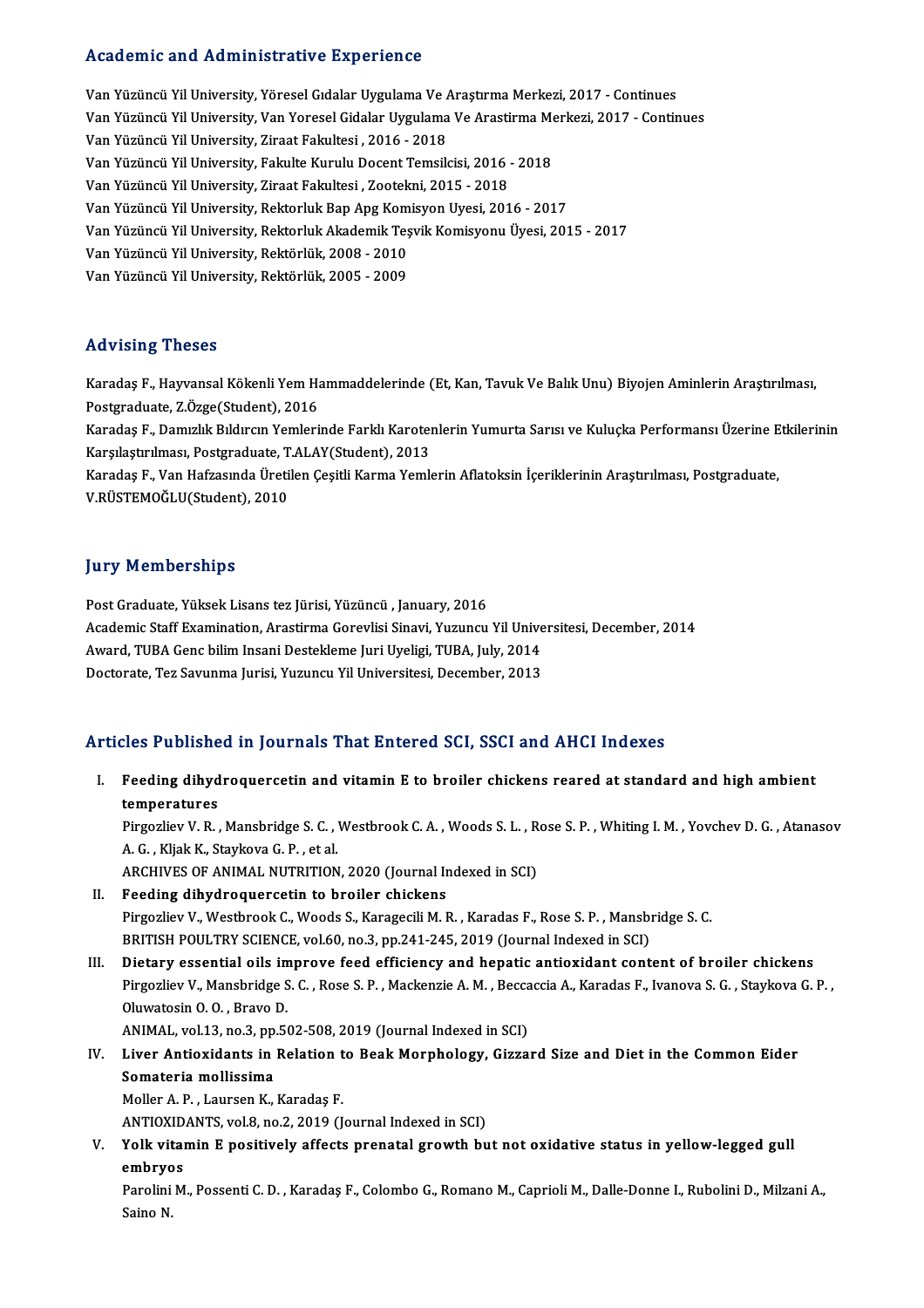CURRENT ZOOLOGY, vol.64, no.3, pp.285-292, 2018 (Journal Indexed in SCI)

CURRENT ZOOLOGY, vol.64, no.3, pp.285-292, 2018 (Journal Indexed in SCI)<br>VI. Effects of egg weight and in ovo injection of alpha-tocopherol on chick development, hatching<br>norformange and linid soluble entiquidant concentra CURRENT ZOOLOGY, vol.64, no.3, pp.285-292, 2018 (Journal Indexed in SCI)<br>Effects of egg weight and in ovo injection of alpha-tocopherol on chick developn<br>performance, and lipid-soluble antioxidant concentrations in quail c Effects of egg weight and in ovo injecti<br>performance, and lipid-soluble antioxid<br>Babacanoğlu E., Karageçili M.R., Karadaş F.<br>ARCHIVES ANIMAL PREEDING vel 61 no ? performance, and lipid-soluble antioxidant concentrations in quail chick tissu<br>Babacanoğlu E., Karageçili M. R. , Karadaş F.<br>ARCHIVES ANIMAL BREEDING, vol.61, no.2, pp.179-189, 2018 (Journal Indexed in SCI)<br>A semnarisan of Babacanoğlu E., Karageçili M. R. , Karadaş F.<br>ARCHIVES ANIMAL BREEDING, vol.61, no.2, pp.179-189, 2018 (Journal Indexed in SCI)<br>VII. A comparison of fat-soluble antioxidants in wild and farm-reared chukar partridges (A

ARCHIVE<br>A compa<br>chukar)<br>Karadas l A comparison of fat-soluble antioxi<br>chukar)<br>Karadaş F., Moller A. P. , Karageçili M. R.<br>COMBARATIVE PIOCHEMISTRY AND BH

chukar)<br>Karadaş F., Moller A. P. , Karageçili M. R.<br>COMPARATIVE BIOCHEMISTRY AND PHYSIOLOGY A-MOLECULAR & INTEGRATIVE PHYSIOLOGY, vol.208, pp.89-94,<br>2017 (Jaurnal Indoxed in SCI) Karadaş F., Moller A. P. , Karag<br>COMPARATIVE BIOCHEMISTR)<br>2017 (Journal Indexed in SCI)<br>Antioxidants and ambrus n COMPARATIVE BIOCHEMISTRY AND PHYSIOLOGY A-MOLECULAR & INTEGRATIVE PHYSIOLOGY, vol.208, pp.89–<br>2017 (Journal Indexed in SCI)<br>VIII. Antioxidants and embryo phenotype: is there experimental evidence for strong integration of

2017 (Journal Indexed<br>Antioxidants and em<br>antioxidant system?<br>Pessenti C.D. Karadas Antioxidants and embryo phenotype: is there experimental evidence for strong integration of<br>antioxidant system?<br>Possenti C. D. , Karadaş F., Colombo G., Caprioli M., Rubolini D., Milzani A., Donne I. D. , Saino N., Parolin

antioxidant system?<br>Possenti C. D. , Karadaş F., Colombo G., Caprioli M., Rubolini D., Milzani A., Donne I. D. , Saino N., Pa<br>JOURNAL OF EXPERIMENTAL BIOLOGY, vol.220, no.4, pp.615-624, 2017 (Journal Indexed in SCI)<br>The ef Possenti C. D. , Karadaş F., Colombo G., Caprioli M., Rubolini D., Milzani A., Donne I. D. , Saino N., Parolini M.<br>JOURNAL OF EXPERIMENTAL BIOLOGY, vol.220, no.4, pp.615-624, 2017 (Journal Indexed in SCI)<br>IX. The effect of

- JOURNAL OF EXPERIMENTAL BIOLOGY, vol.<br>The effect of organic selenium in feedin<br>Erdoğan S., Karadaş F., YILMAZ A., Karaca S.<br>REVISTA PRASILEIRA DE ZOOTECNIA PRAZ The effect of organic selenium in feeding of ewes in late pregnancy on selenium transfer to progeny<br>Erdoğan S., Karadaş F., YILMAZ A., Karaca S.<br>REVISTA BRASILEIRA DE ZOOTECNIA-BRAZILIAN JOURNAL OF ANIMAL SCIENCE, vol.46, Erdoğan S., Karadaş F., YILMAZ A., Karaca S.<br>REVISTA BRASILEIRA DE ZOOTECNIA-BRAZILIAN JOURNAL OF ANIMAL SCIENCE, vol.46, no.2, pp.147-155, 2017<br>(Journal Indexed in SCI)
- REVISTA BRASILEIRA DE ZOOTECNIA-BRAZILIAN JOURNAL OF ANIMAL SCIENCE, vol.46, no.2, pp.147-155, 2017<br>(Journal Indexed in SCI)<br>X. The effects of carotenoids in quail breeder diets on egg yolk pigmentation and breeder perform (Journal Indexed in<br>The effects of ca<br>Alay T., Karadas F.<br>ACTA ACRICULTUL The effects of carotenoids in quail breeder diets on egg yolk pigmentation and breeder perform<br>Alay T., Karadas F.<br>ACTA AGRICULTURAE SCANDINAVICA SECTION A-ANIMAL SCIENCE, vol.66, no.4, pp.206-214, 2016 (Journal<br>Indexed in

Alay T., Karadas F.<br>ACTA AGRICULTURAE SCANDINAVICA SECTION A-ANIMAL SCIENCE, vol.66, no.4, pp.206-214, 2016 (Journal<br>Indexed in SCI) ACTA AGRICULTURAE SCANDINAVICA SECTION A-ANIMAL SCIENCE, vol.66, no.4, pp.206-214, 2016 (Journal<br>Indexed in SCI)<br>XI. In ovo feeding with beta-hydroxy beta-methylbutyrate and broiler performance, intestinal health,<br>and immu

Indexed in SCI)<br>In ovo feeding with t<br>and immunity status<br>Muglali O. H., Salman M In ovo feeding with beta-hydroxy beta-methylbutyrate and broiler performance, intestina<br>and immunity status<br>Muglali O. H. , Salman M., Gacar A., Akdag F., Gulbahar M. Y. , Ciftci A., Onuk E. E. , Karadaş F., Eseceli H.<br>TUR

and immunity status<br>Muglali O. H. , Salman M., Gacar A., Akdag F., Gulbahar M. Y. , Ciftci A., Onuk E. E. , Karadaş F., Eseceli H.<br>TURKISH JOURNAL OF VETERINARY & ANIMAL SCIENCES, vol.40, no.1, pp.28-33, 2016 (Journal Inde Muglali O. H. , Salman M., Gacar A., Akdag F., Gulbahar M. Y. , Ciftci A., Onuk E. E. , Karadaş F., Eseceli H.<br>TURKISH JOURNAL OF VETERINARY & ANIMAL SCIENCES, vol.40, no.1, pp.28-33, 2016 (Journal Indexed in SCI)<br>XII. Is

# TURKISH JOURNA<br>Is oxidative stat<br>(Parus major)?<br>Vougovoov M. Do

Vaugoyeau M., Decencière B., Perret S., Karadaş F., Meylan S., Biard C.

Journal of Experimental Biology, vol.218, no.13, pp.2106-2115, 2015 (Journal Indexed in SCI)

- XIII. Dietary xylanase increases hepatic vitamin E concentration of chickens fed wheat based diet Pirgozliev V., Karadaş F., Rose S. P., Beccaccia A., Mirza M. W., AMERAH A. M. Dietary xylanase increases hepatic vitamin E concentration of chickens fed wheat base<br>Pirgozliev V., Karadaş F., Rose S. P. , Beccaccia A., Mirza M. W. , AMERAH A. M.<br>JOURNAL OF ANIMAL AND FEED SCIENCES, vol.24, no.1, pp.8 Pirgozliev V., Karadaş F., Rose S. P., Beccaccia A., Mirza M. W., AMERAH A. M.<br>JOURNAL OF ANIMAL AND FEED SCIENCES, vol.24, no.1, pp.80-84, 2015 (Journal Indexed in SCI)<br>XIV. Foraging for carotenoids: do colorful male hihi
- JOURNAL OF ANIMAL AND FEED SCIENCES, vol.24, no.1, pp.80-84, 2015 (Journal I<br>Foraging for carotenoids: do colorful male hihi target carotenoid-rich fo<br>Walker L. K. , Thorogood R., Karadaş F., Raubenheimer D., Kilner R. M. XIV. Foraging for carotenoids: do colorful male hihi target carotenoid-rich foods in the wild?<br>Walker L. K., Thorogood R., Karadaş F., Raubenheimer D., Kilner R. M., EWEN J. G.<br>BEHAVIORAL ECOLOGY, vol.25, no.5, pp.1048-105 Walker L. K., Thorogood R., Karadaş F., Raubenheimer D., Kilner R. M., EWEN J. G.<br>BEHAVIORAL ECOLOGY, vol.25, no.5, pp.1048-1057, 2014 (Journal Indexed in SCI)<br>XV. Dietary essential oils improve the hepatic antioxidative s
- Karadaş F., Pirgozliev V., Rose S., Dimitrov D., Oduguwa O., Bravo D.<br>British Poultry Science, vol.55, no.3, pp.329-334, 2014 (Journal Indexed in SCI) Dietary essential oils improve the hepatic antioxidative status of broil<br>Karadaş F., Pirgozliev V., Rose S., Dimitrov D., Oduguwa O., Bravo D.<br>British Poultry Science, vol.55, no.3, pp.329-334, 2014 (Journal Indexed in SCI
- XVI. A window on the past: male ornamental plumage reveals the quality of their early-life environment Walker L.K., Stevens M., Karadaş F., Kilner R.M., EWEN J.G. PROCEEDINGS OF THE ROYAL SOCIETY B-BIOLOGICAL SCIENCES, vol.280, no.1756, 2013 (Journal Indexed in SCI) Walker L. K., Stevens M., Karadaş F., Kilner R. M., EWEN J. G.<br>PROCEEDINGS OF THE ROYAL SOCIETY B-BIOLOGICAL SCIENCES, vol.280, no.1756, 2013 (Journal Indexed in<br>XVII. Maternal effects in the highly communal sociable weave
- PROCEEDINGS OF THE ROYAL SOCIETY B-BIOLOGICAL SCIENCI<br>Maternal effects in the highly communal sociable weave<br>prepare offspring for a competitive social environment<br>van Dill B E EISING G M Morrill B M Karadas E Hata Maternal effects in the highly communal sociable weaver may exacerbate broor<br>prepare offspring for a competitive social environment<br>van Dijk R. E. , EISING C. M. , Merrill R. M. , Karadaş F., Hatchwell B., SPOTTISWOODE C. prepare offspring for a competitive social environment<br>van Dijk R. E., EISING C. M., Merrill R. M., Karadaş F., Hatchwell B., SPOTTISWOODE C. N. OECOLOGIA, vol.171, no.2, pp.379-389, 2013 (Journal Indexed in SCI)
- XVIII. Avian eggshell pigments are not consistently correlated with colour measurements or egg<br>constituents in two Turdus thrushes Avian eggshell pigments are not consistently correlated with colour measurements or egg<br>constituents in two Turdus thrushes<br>Cassey P., MIKSIK I., Portugal S. J. , Maurer G., EWEN J. G. , ZARATE E., SEWELL M. A. , Karadaş F

cons<br>Casse<br>M. E.<br>IOUP M. E.<br>JOURNAL OF AVIAN BIOLOGY, vol.43, no.6, pp.503-512, 2012 (Journal Indexed in SCI)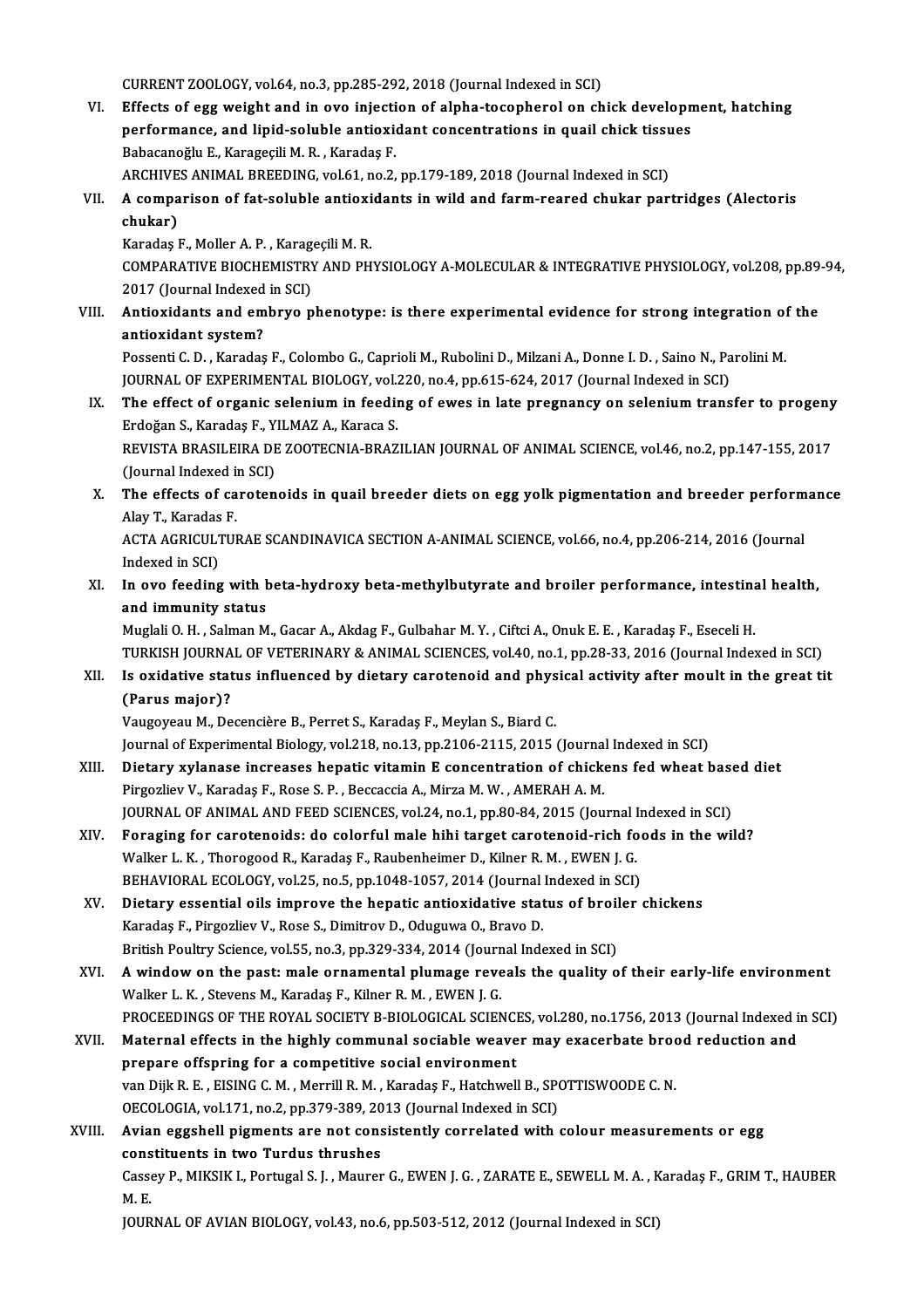| XIX.    | Photoperiodic lighting (16 hours of light:8 hours of dark) programs during incubation: 1. Effects on<br>growth and circadian physiological traits of embryos and early stress response of broiler chickens<br>ÖZKAN S., YALÇIN S., Babacanoglu E., Kozanoglu H., Karadaş F., Uysal S.<br>POULTRY SCIENCE, vol.91, no.11, pp.2912-2921, 2012 (Journal Indexed in SCI) |
|---------|----------------------------------------------------------------------------------------------------------------------------------------------------------------------------------------------------------------------------------------------------------------------------------------------------------------------------------------------------------------------|
| XX.     | Photoperiodic lighting (16 hours of light:8 hours of dark) programs during incubation: 2. Effects on<br>early posthatching growth, blood physiology, and production performance in broiler chickens in<br>relation to posthatching lighting programs<br>ÖZKAN S., YALÇIN S., Babacanoglu E., Uysal S., Karadaş F., Kozanoglu H.                                      |
| XXI.    | POULTRY SCIENCE, vol 91, no.11, pp.2922-2930, 2012 (Journal Indexed in SCI)<br>High levels of liver antioxidants are associated with life-history strategies characteristic of slow<br>growth and high survival rates in birds                                                                                                                                       |
|         | GALVAN I., ERRITZOE J., Karadaş F., MOLLER A. P.<br>JOURNAL OF COMPARATIVE PHYSIOLOGY B-BIOCHEMICAL SYSTEMS AND ENVIRONMENTAL PHYSIOLOGY,<br>vol.182, no.7, pp.947-959, 2012 (Journal Indexed in SCI)                                                                                                                                                                |
| XXII.   | Maternal effects mediated by egg quality in the Yellow-legged Gull Larus michahellis in relation to<br>laying order and embryo sex                                                                                                                                                                                                                                   |
|         | Rubolini D., Romano M., NAVARA K. J., Karadaş F., AMBROSINI R., Caprioli M., Saino N.<br>FRONTIERS IN ZOOLOGY, vol.8, 2011 (Journal Indexed in SCI)                                                                                                                                                                                                                  |
| XXIII.  | Changes in broiler chick tissue concentrations of lipid-soluble antioxidants immediately post-hatch<br>Karadaş F., Surai P. F., Sparks N. H. C.<br>COMPARATIVE BIOCHEMISTRY AND PHYSIOLOGY A-MOLECULAR & INTEGRATIVE PHYSIOLOGY, vol.160, no.1,                                                                                                                      |
| XXIV.   | pp.68-71, 2011 (Journal Indexed in SCI)<br>Maternal effects and changing phenology of bird migration<br>MOLLER A. P., BIARD C., Karadaş F., Rubolini D., Saino N., Surai P. F.                                                                                                                                                                                       |
| XXV.    | CLIMATE RESEARCH, vol.49, no.3, pp.201-210, 2011 (Journal Indexed in SCI)<br>The effect on performance, energy metabolism and hepatic carotenoid content when phytase                                                                                                                                                                                                |
|         | supplemented diets were fed to broiler chickens<br>Pirgozliev V., Karadas F., Pappas A., Acamovic T., BEDFORD M.R.                                                                                                                                                                                                                                                   |
| XXVI.   | RESEARCH IN VETERINARY SCIENCE, vol.89, no.2, pp.203-205, 2010 (Journal Indexed in SCI)<br>Historical mutation rates predict susceptibility to radiation in Chernobyl birds<br>MOLLER A. P., ERRITZOE J., Karadaş F., Mousseau T. A.                                                                                                                                 |
| XXVII.  | JOURNAL OF EVOLUTIONARY BIOLOGY, vol.23, no.10, pp.2132-2142, 2010 (Journal Indexed in SCI)<br>Effects of different dietary phytase activities on the concentration of antioxidants in the liver of<br>growing broilers                                                                                                                                              |
|         | Karadaş F., Pirgozliev V., Pappas A. C., Acamovic T., BEDFORD M. R.<br>JOURNAL OF ANIMAL PHYSIOLOGY AND ANIMAL NUTRITION, vol.94, no.4, pp.519-526, 2010 (Journal Indexed in<br>SCI)                                                                                                                                                                                 |
| XXVIII. | Levels of antioxidants in rural and urban birds and their consequences<br>MOLLER A. P., ERRITZOE J., Karadaş F.<br>OECOLOGIA, vol.163, no.1, pp.35-45, 2010 (Journal Indexed in SCI)                                                                                                                                                                                 |
| XXIX.   | Maternal Effects Mediated by Antioxidants and the Evolution of Carotenoid-Based Signals in Birds<br>BIARD C., GIL D., Karadas F., Saino N., Spottiswoode C. N., Surai P. F., MOLLER A. P.                                                                                                                                                                            |
| XXX.    | AMERICAN NATURALIST, vol.174, no.5, pp.696-708, 2009 (Journal Indexed in SCI)<br>Maternally invested carotenoids compensate costly ectoparasitism in the hihi<br>Ewen J. G., Thorogood R., Brekke P., Cassey P., Karadaş F., Armstrong D. P.<br>PROCEEDINGS OF THE NATIONAL ACADEMY OF SCIENCES OF THE UNITED STATES OF AMERICA, vol.106, no.31,                     |
| XXXI.   | pp.12798-12802, 2009 (Journal Indexed in SCI)<br>Spectral mouth colour of nestlings changes with carotenoid availability<br>Thorogood R., Kilner R. M., Karadaş F., EWEN J. G.                                                                                                                                                                                       |
| XXXII.  | FUNCTIONAL ECOLOGY, vol.22, no.6, pp.1044-1051, 2008 (Journal Indexed in SCI)<br>Condition dependence of nestling mouth colour and the effect of supplementing carotenoids on                                                                                                                                                                                        |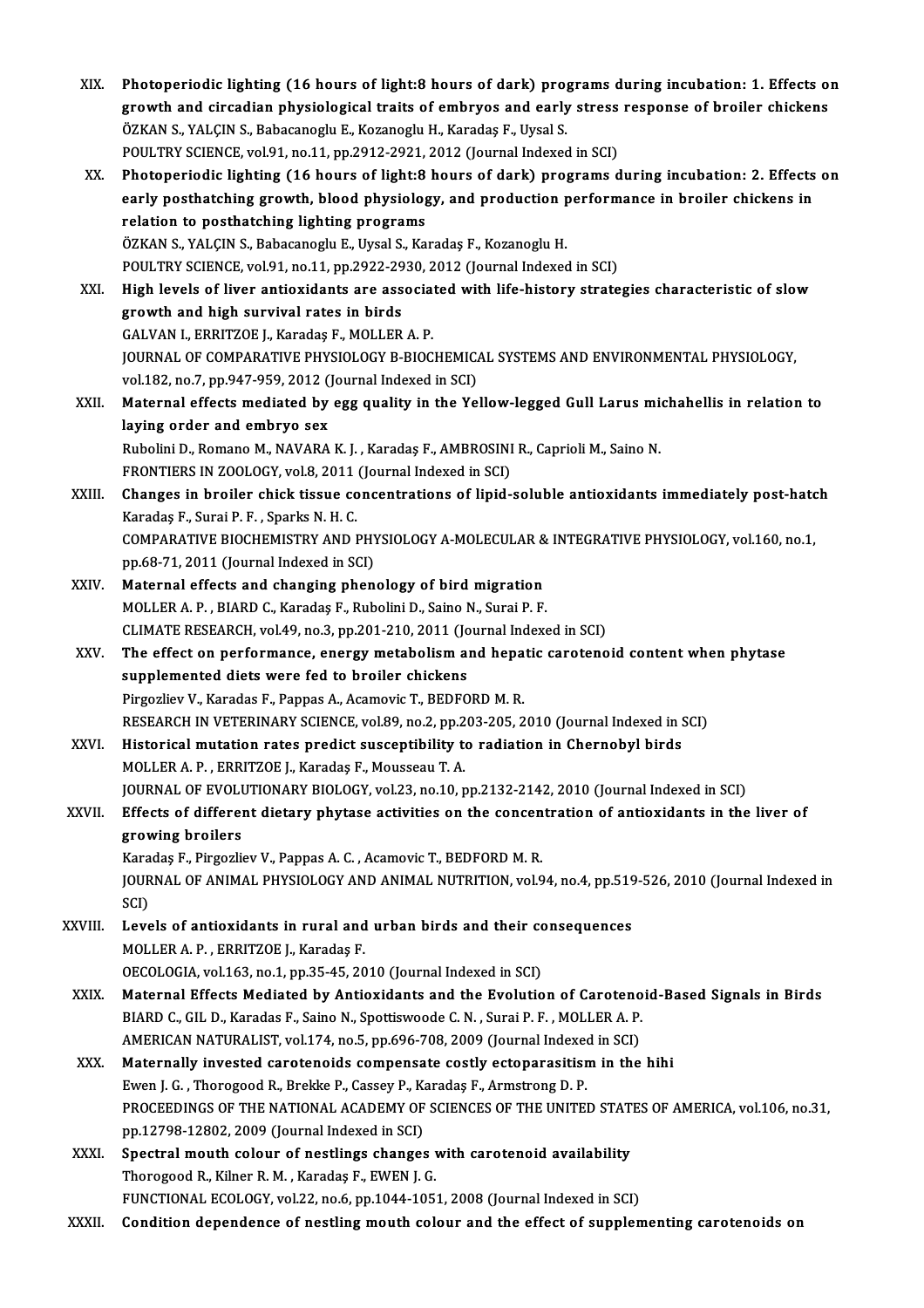|              | parental behaviour in the hihi (Notiomystis cincta)                                                                                                                              |
|--------------|----------------------------------------------------------------------------------------------------------------------------------------------------------------------------------|
|              | EWEN J. G., Thorogood R., Karadaş F., Cassey P.                                                                                                                                  |
|              | OECOLOGIA, vol.157, no.2, pp.361-368, 2008 (Journal Indexed in SCI)                                                                                                              |
| XXXIII.      | Antioxidants in eggs of great tits Parus major from Chernobyl and hatching success                                                                                               |
|              | MOLLER A. P., Karadas F., Mousseau T. A.                                                                                                                                         |
|              | JOURNAL OF COMPARATIVE PHYSIOLOGY B-BIOCHEMICAL SYSTEMIC AND ENVIRONMENTAL PHYSIOLOGY,                                                                                           |
|              | vol.178, no.6, pp.735-743, 2008 (Journal Indexed in SCI)                                                                                                                         |
| XXXIV.       | The selenium levels of mothers and their neonates using hair, breast milk, meconium, and maternal                                                                                |
|              | and umbilical cord blood in Van Basin                                                                                                                                            |
|              | Oezdemir H., Karadaş F., Pappas A. C., Cassey P., Oto G., Tuncer O.                                                                                                              |
|              | BIOLOGICAL TRACE ELEMENT RESEARCH, vol.122, no.3, pp.206-215, 2008 (Journal Indexed in SCI)                                                                                      |
| <b>XXXV</b>  | Nestling begging intensity and parental effort in relation to prelaying carotenoid availability                                                                                  |
|              | Helfenstein F., Berthouly A., Tanner M., Karadaş F., Richner H.                                                                                                                  |
|              | BEHAVIORAL ECOLOGY, vol.19, no.1, pp.108-115, 2008 (Journal Indexed in SCI)                                                                                                      |
| XXXVI.       | A nondestructive method for extracting maternally derived egg yolk carotenoids                                                                                                   |
|              | CASSEY P., EWEN J. G., BOULTON R. L., Karadas F., MOLLER A. P., BLACKBURN T. M.                                                                                                  |
|              | JOURNAL OF FIELD ORNITHOLOGY, vol.78, no.3, pp.314-321, 2007 (Journal Indexed in SCI)                                                                                            |
| XXXVII.      | Metabolic fates of yolk lipid and individual fatty acids during embryonic development of the coot                                                                                |
|              | and moorhen                                                                                                                                                                      |
|              | PAPPAS A. C., Karadas F., WOOD N. A. R., SPEAKE B. K.                                                                                                                            |
|              | COMPARATIVE BIOCHEMISTRY AND PHYSIOLOGY B-BIOCHEMISTRY & MOLECULAR BIOLOGY, vol.147, no.1,                                                                                       |
|              | pp.102-109, 2007 (Journal Indexed in SCI)                                                                                                                                        |
| XXXVIII.     | Protective effect of modified glucomannans and organic selenium against antioxidant depletion in                                                                                 |
|              | the chicken liver due to T-2 toxin-contaminated feed consumption                                                                                                                 |
|              | DVORSKA J. E., PAPPAS A. C., Karadas F., SPEAKE B. K., SURAI P. F.                                                                                                               |
|              | COMPARATIVE BIOCHEMISTRY AND PHYSIOLOGY C-TOXICOLOGY & PHARMACOLOGY, vol.145, no.4, pp.582-587,                                                                                  |
|              | 2007 (Journal Indexed in SCI)                                                                                                                                                    |
| <b>XXXIX</b> | Dietary vitamin E (alpha-tocopherol acetate) and selenium supplementation from different sources:                                                                                |
|              | performance, ascites-related variables and antioxidant status in broilers reared at low and optimum                                                                              |
|              | temperatures                                                                                                                                                                     |
|              | OEZKAN S., MALAYOGLU H. B., YALCIN S., Karadas F., KOCTUERK S., CABUK M., OKTAY G., OEZDEMIR S., OEZDEMIR                                                                        |
|              | E, ERGUEL M                                                                                                                                                                      |
|              | BRITISH POULTRY SCIENCE, vol.48, no.5, pp.580-593, 2007 (Journal Indexed in SCI)                                                                                                 |
| XL.          | Effects of carotenoids from lucerne, marigold and tomato on egg yolk pigmentation and carotenoid                                                                                 |
|              | composition                                                                                                                                                                      |
|              | Karadas F., GRAMMENIDIS E., SURAI P. F., ACAMOVIC T., SPARKS C.                                                                                                                  |
|              | BRITISH POULTRY SCIENCE, vol.47, no.5, pp.561-566, 2006 (Journal Indexed in SCI)                                                                                                 |
| XLI.         | Supplementation of the maternal diet with tomato powder and marigold extract: effects on the                                                                                     |
|              | antioxidant system of the developing quail                                                                                                                                       |
|              | Karadas F., SURAI P., GRAMMENIDIS E., SPARKS N., ACAMOVIC T.                                                                                                                     |
|              | BRITISH POULTRY SCIENCE, vol.47, no.2, pp.200-208, 2006 (Journal Indexed in SCI)                                                                                                 |
| XLII.        | Effect of organic selenium in quail diet on its accumulation in tissues and transfer to the progeny                                                                              |
|              | SURAI P., Karadas F., Pappas A., SPARKS N.                                                                                                                                       |
| XLIII.       | BRITISH POULTRY SCIENCE, vol.47, no.1, pp.65-72, 2006 (Journal Indexed in SCI)<br>Influences of carotenoid supplementation on the integrated antioxidant system of a free living |
|              | endangered passerine, the hihi (Notiomystis cincta)                                                                                                                              |
|              |                                                                                                                                                                                  |
|              | EWEN J., THOROGOOD R., Karadas F., Pappas A., SURAI P.<br>COMPARATIVE BIOCHEMISTRY AND PHYSIOLOGY A-MOLECULAR & INTEGRATIVE PHYSIOLOGY, vol.143, no.2,                           |
|              | pp.149-154, 2006 (Journal Indexed in SCI)                                                                                                                                        |
| XLIV.        | Repeatability of laboratory measurements for maternally derived yolk carotenoid concentrations in                                                                                |
|              | bird eggs                                                                                                                                                                        |
|              |                                                                                                                                                                                  |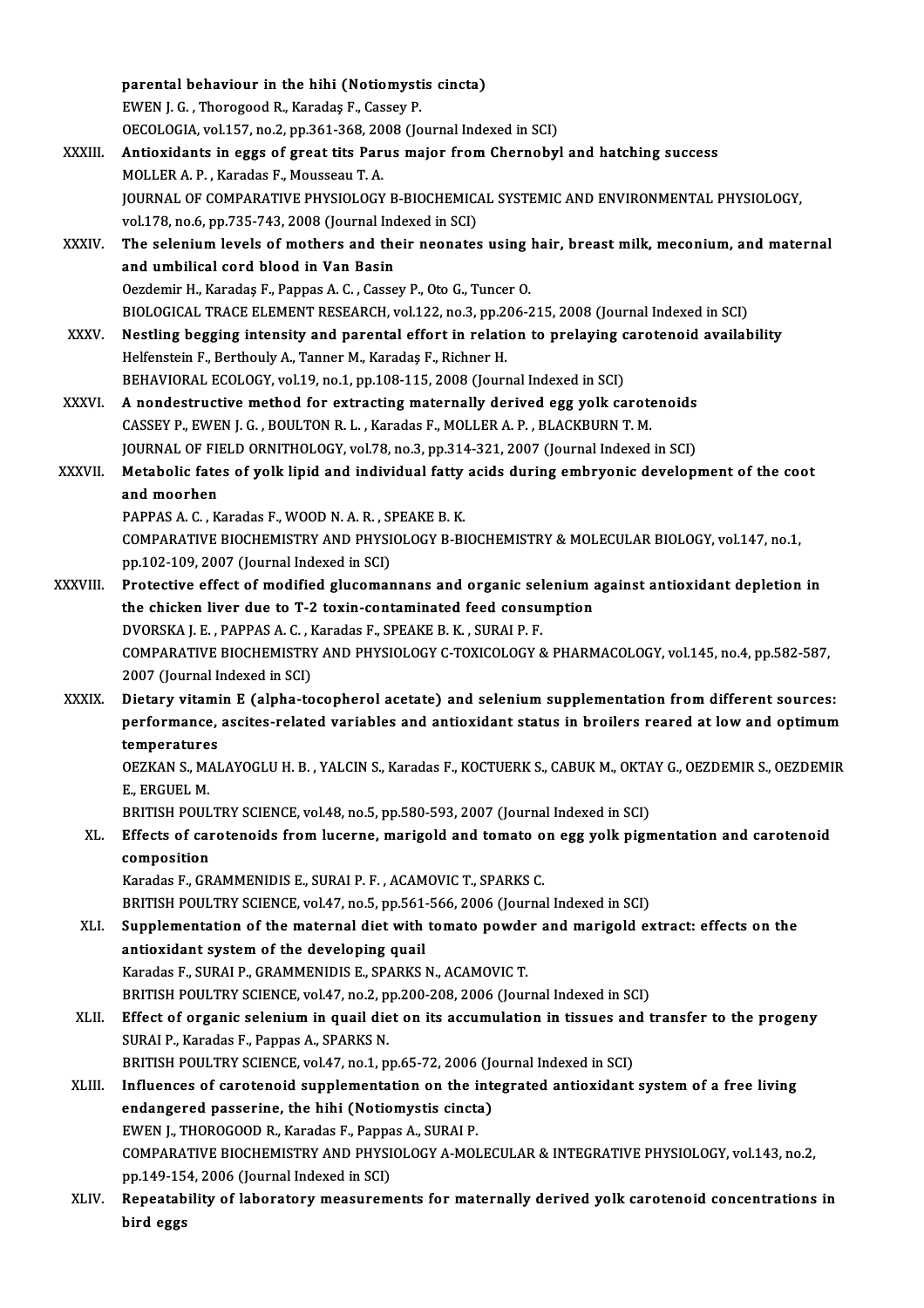CASSEYP.,EWENJ.G. ,Karadas F.,HAUBERM.E.

AUSTRALIAN JOURNAL OF ZOOLOGY, vol.54, no.6, pp.381-384, 2006 (Journal Indexed in SCI)

CASSEY P., EWEN J. G. , Karadas F., HAUBER M. E.<br>AUSTRALIAN JOURNAL OF ZOOLOGY, vol.54, no.6, pp.381-384, 2006 (Journal Indexed in SCI)<br>XLV. Interspecies variation in yolk selenium concentrations among eggs of free-liv AUSTRALIA<br>Interspecie<br>phylogeny<br>BABBAS A.C Interspecies variation in yolk selenium concentrations among eggs of free-living birds<br>phylogeny<br>PAPPAS A. C. , Karadas F., SURAI P. F. , WOOD N. A. R. , CASSEY P., BORTOLOTTI G. R. , SPEAKE B. K.<br>JOUPMAL OF TRACE ELEMENTS

phylogeny<br>PAPPAS A. C. , Karadas F., SURAI P. F. , WOOD N. A. R. , CASSEY P., BORTOLOTTI G. R. , SPEAKE B. K.<br>JOURNAL OF TRACE ELEMENTS IN MEDICINE AND BIOLOGY, vol.20, no.3, pp.155-160, 2006 (Journal Indexed in<br>SCD PAPI<br>JOUR<br>SCI)<br>The JOURNAL OF TRACE ELEMENTS IN MEDICINE AND BIOLOGY, vol.20, no.3, pp.155-160, 2006 (Journal<br>SCI)<br>XLVI. The selenium intake of the female chicken influences the selenium status of her progeny<br>Pannas A. Karadas E. SUPALE SPEA

- SCI)<br>The selenium intake of the female chicken influences the selenium status of her progeny<br>Pappas A., Karadas F., SURAI P., SPEAKE B. The selenium intake of the female chicken influences the selenium status of her progeny<br>Pappas A., Karadas F., SURAI P., SPEAKE B.<br>COMPARATIVE BIOCHEMISTRY AND PHYSIOLOGY B-BIOCHEMISTRY & MOLECULAR BIOLOGY, vol.142, no.4,<br> Pappas A., Karadas F., SURAI P., SPEAKE B.<br>COMPARATIVE BIOCHEMISTRY AND PHYSI<br>pp.465-474, 2005 (Journal Indexed in SCI)<br>Egg caratanaide in passarine birds int COMPARATIVE BIOCHEMISTRY AND PHYSIOLOGY B-BIOCHEMISTRY & MOLECULAR BIOLOGY, vol.142, no.4<br>pp.465-474, 2005 (Journal Indexed in SCI)<br>XLVII. Egg carotenoids in passerine birds introduced to New Zealand: relations to ecologic
- pp.465-474, 2005 (Journal Indexed in SCI)<br>XLVII. Egg carotenoids in passerine birds introduced to New Zealand: relations to ecological factors,<br>integument coloration and phylogeny Egg carotenoids in passerine birds introduced to New Zealand: relations<br>integument coloration and phylogeny<br>Cassey P., Ewen J., Boulton R., Blackburn T., Moller A., Biard C., Olson V., Karadas F.<br>EUNCTIONAL ECOLOCY vol.19 integument coloration and phylogeny<br>Cassey P., Ewen J., Boulton R., Blackburn T., Moller A., Biard C., Olson V., Karadas<br>FUNCTIONAL ECOLOGY, vol.19, no.4, pp.719-726, 2005 (Journal Indexed in SCI)<br>Linid soluble and water s

Cassey P., Ewen J., Boulton R., Blackburn T., Moller A., Biard C., Olson V., Karadas F.<br>FUNCTIONAL ECOLOGY, vol.19, no.4, pp.719-726, 2005 (Journal Indexed in SCI)<br>XLVIII. Lipid-soluble and water-soluble antioxidant activi FUNCTIONAL ECOLOGY, vol.19, no.4, pp.719-726, 2005 (Journal Indexed in SCI)<br>Lipid-soluble and water-soluble antioxidant activities of the avian inter<br>along the intestinal tract<br>MCLEAN I., Karadas F., SURAI P., MCDEVITT R., Lipid-soluble and water-soluble antioxidant activiti<br>along the intestinal tract<br>MCLEAN J., Karadas F., SURAI P., MCDEVITT R., SPEAKE B.<br>COMBARATIVE PIOCHEMISTRY AND PHYSIOLOGY P. PIOC

COMPARATIVE BIOCHEMISTRY AND PHYSIOLOGY B-BIOCHEMISTRY & MOLECULAR BIOLOGY, vol.141, no.3, MCLEAN J., Karadas F., SURAI P., MCDEVITT<br>COMPARATIVE BIOCHEMISTRY AND PHYSI<br>pp.366-372, 2005 (Journal Indexed in SCI)<br>Embauonis development within senate COMPARATIVE BIOCHEMISTRY AND PHYSIOLOGY B-BIOCHEMISTRY & MOLECULAR BIOLOGY, vol.141, no.3,<br>pp.366-372, 2005 (Journal Indexed in SCI)<br>XLIX. Embryonic development within carotenoid-enriched eggs influences the post-hatch car

pp.366-372, 200<br>Embryonic dev<br>of the chicken<br>Karadas E. Bann Embryonic development within carote<br>of the chicken<br>Karadas F., Pappas A., SURAI P., SPEAKE B.<br>COMBARATIVE PIOCHEMISTRY AND PHYS

of the chicken<br>Karadas F., Pappas A., SURAI P., SPEAKE B.<br>COMPARATIVE BIOCHEMISTRY AND PHYSIOLOGY B-BIOCHEMISTRY & MOLECULAR BIOLOGY, vol.141, no.2,<br>nn 344,351, 3005 (Journal Indoved in SCD. Karadas F., Pappas A., SURAI P., SPEAKE B.<br>COMPARATIVE BIOCHEMISTRY AND PHYSI<br>pp.244-251, 2005 (Journal Indexed in SCI)<br>Tissue aposifie distribution of sanatan COMPARATIVE BIOCHEMISTRY AND PHYSIOLOGY B-BIOCHEMISTRY & MOLECULAR BIOLOGY, vol.141, no.2,<br>pp.244-251, 2005 (Journal Indexed in SCI)<br>L. Tissue-specific distribution of carotenoids and vitamin E in tissues of newly hatched

- pp.244-251, 2005 (Journ<br>Tissue-specific distrib<br>various avian species<br>Karadas E. WOOD N. SU Tissue-specific distribution of caroter<br>various avian species<br>Karadas F., WOOD N., SURAI P., SPARKS N.<br>COMBARATIVE PIOCUEMISTRY AND BUYS
	-

various avian species<br>Karadas F., WOOD N., SURAI P., SPARKS N.<br>COMPARATIVE BIOCHEMISTRY AND PHYSIOLOGY A-MOLECULAR & INTEGRATIVE PHYSIOLOGY, vol.140, no.4,<br>np 506 511, 2005 (Journal Indoved in SCD Karadas F., WOOD N., SURAI P., SPARKS N.<br>COMPARATIVE BIOCHEMISTRY AND PHYSI<br>pp.506-511, 2005 (Journal Indexed in SCI)<br>Effects of maternal distany supplemen COMPARATIVE BIOCHEMISTRY AND PHYSIOLOGY A-MOLECULAR & INTEGRATIVE PHYSIOLOGY, vol.140, no.4,<br>pp.506-511, 2005 (Journal Indexed in SCI)<br>LI. Effects of maternal dietary supplementation with three sources of carotenoids on th

pp.506-511, 2005 (Journal Indexed in SCI)<br>Effects of maternal dietary supplemen<br>of egg yolk and developing quail liver<br>Kandes E. SUPALP, SPARKS N. CRAMMEN Effects of maternal dietary supplementation<br>of egg yolk and developing quail liver<br>Karadas F., SURAI P., SPARKS N., GRAMMENIDIS E.<br>COMBARATIVE PIOCHEMISTRY AND PHYSIOLOCY

of egg yolk and developing quail liver<br>Karadas F., SURAI P., SPARKS N., GRAMMENIDIS E.<br>COMPARATIVE BIOCHEMISTRY AND PHYSIOLOGY A-MOLECULAR & INTEGRATIVE PHYSIOLOGY, vol.140, no.4,<br>pp.430-435, 2005 (Journal Indexed in SCI) Karadas F., SURAI P., SPARKS N., GRAMMENIDIS E. COMPARATIVE BIOCHEMISTRY AND PHYSIOLOGY A-MOLECULAR & INTEGRATI<br>pp.430-435, 2005 (Journal Indexed in SCI)<br>LII. Maternal selenium nutrition: Effects on egg and chick selenium status<br>supALB E. RAPPAS A.C. Kanadas E. SPEAKE

pp.430-435, 2005 (Journal Indexed in SCI)<br>Maternal selenium nutrition: Effects on egg and chick seleniu<br>SURAI P. F. , PAPPAS A. C. , Karadaş F., SPEAKE B. K. , SPARKS N. H. C.<br>POULTPV SCIENCE vol 94, PP.97, 2005 (Journal I Maternal selenium nutrition: Effects on egg and chick sel<br>SURAI P. F. , PAPPAS A. C. , Karadaş F., SPEAKE B. K. , SPARKS N.<br>POULTRY SCIENCE, vol.84, pp.87, 2005 (Journal Indexed in SCI)<br>Effect of organis selenium in the ma

SURAI P. F. , PAPPAS A. C. , Karadaş F., SPEAKE B. K. , SPARKS N. H. C.<br>POULTRY SCIENCE, vol.84, pp.87, 2005 (Journal Indexed in SCI)<br>LIII. Effect of organic selenium in the maternal diet on selenium concentration in tissu POULTRY SCIEN<br>Effect of orga<br>hatched quail<br>Karadas E. SUP Karadaş F., SURAI P., PAPPAS A., VILLAVERDE C., Sparks N.

British Poultry Science, vol.45, 2004 (Journal Indexed in SCI Expanded)

# Articles Published in Other Journals

I. ADDING DIFFERENT LEVELS OF TURMERIC POWDER AND CURCUMIN IN THE DIET ON BROILER RES I ABHENEA IN OTHEI JOATHAND<br>ADDING DIFFERENT LEVELS OF TURMERIC POWDER AND CURCUMIN IN THE DIET ON BROILER<br>PERFORMANCE, CARCASS TRAITS, IMMUNITY AND GUT MORPHOLOGY OF BROILER CHICKEN UNDER<br>NORMAL AND HEAT STRESS CONDIT ADDING DIFFERENT LEVELS OF TURMER<br>PERFORMANCE, CARCASS TRAITS, IMMUI<br>NORMAL AND HEAT STRESS CONDITION<br>Mustafa M.M., Karadas E. Tauab L.T. PERFORMANCE, CARCASS TRAITS<br>NORMAL AND HEAT STRESS CON<br>Mustafa M. M. , Karadas F., Tayeb I. T.<br>IRAOLIOURNAL OF ACRICULTURAL S NORMAL AND HEAT STRESS CONDITION<br>Mustafa M. M. , Karadas F., Tayeb I. T.<br>IRAQI JOURNAL OF AGRICULTURAL SCIENCES, vol.52, no.2, pp.512-526, 2021 (Journal Indexed in ESCI)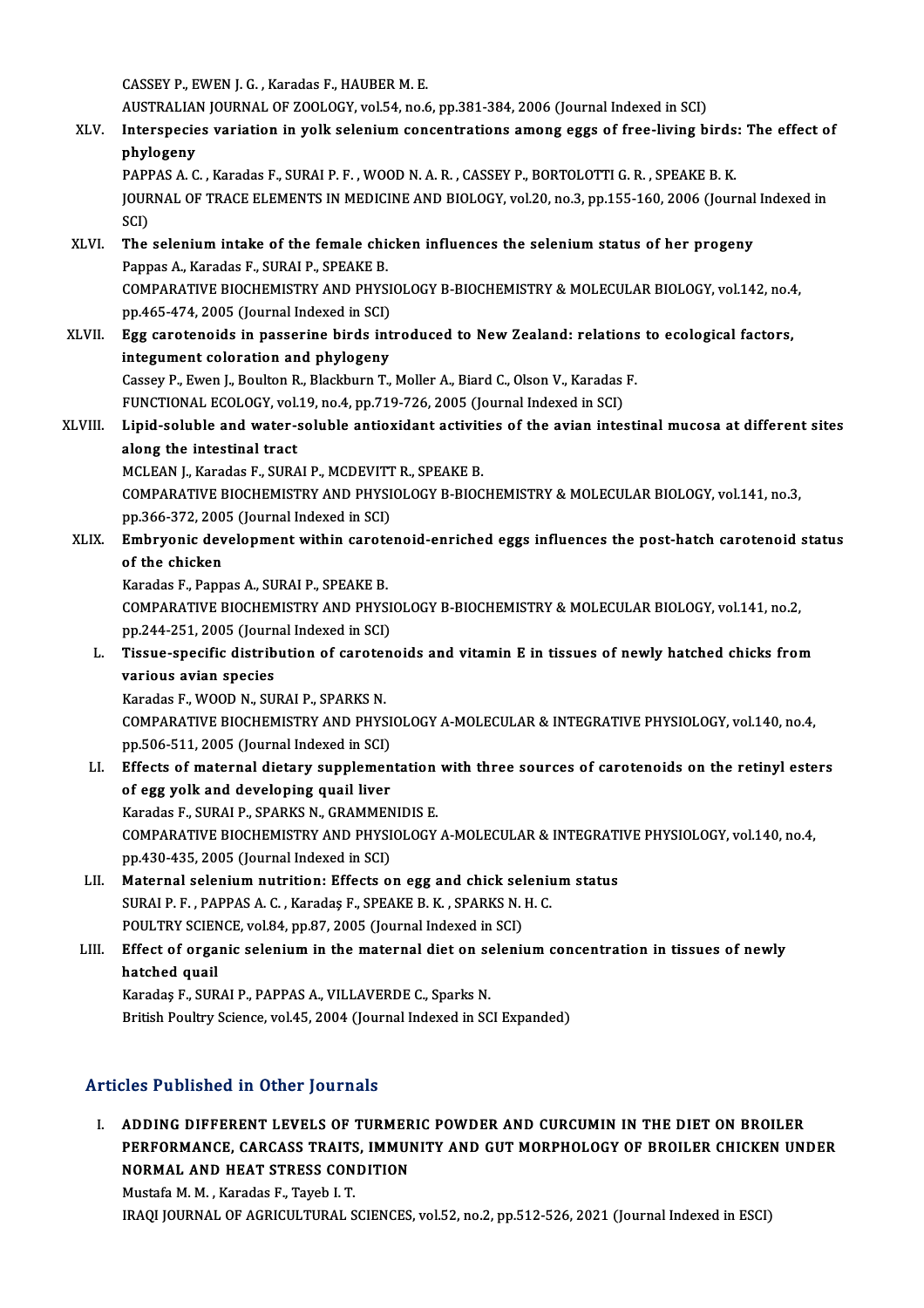ADDING DIFFERENT LEVELS OF TURMERIC POWDER AND CURCUMIN IN THE DIET ON<br>BIOCHEMICAL OF BROILER REARED UNDER NORMAL AND HEAT STRESS CONDITIONS<br>Mustafa M.M., Karadag E. Tavob L.T. ADDING DIFFERENT LEVELS OF<br>BIOCHEMICAL OF BROILER REAR<br>Mustafa M.M., Karadas F., Tayeb I.T.<br>IRAOLIOURNAL OF ACRICULTURAL S Mustafa M. M. , Karadas F., Tayeb I. T.<br>IRAQI JOURNAL OF AGRICULTURAL SCIENCES, vol.52, no.1, pp.10-19, 2021 (Journal Indexed in ESCI) Mustafa M. M., Karadas F., Tayeb I. T.<br>IRAQI JOURNAL OF AGRICULTURAL SCIENCES, vol.52, no.1, pp.10-19, 2021 (Journal Indexed in ESCI)<br>III. Is it possible that pecan nut (Carya illinoinensis) shell as an organic material ma IRAQI JOURNAL OF AGRICULTURAL SCIENCES, vol.52, no.1, pp.10-19, 2021 (Journal Indexed in ESCI)<br>Is it possible that pecan nut (Carya illinoinensis) shell as an organic material may be an alternatif<br>feed additive? Organik bi Is it possible that pecan nut (C)<br>feed additive? Organik bir mate<br>yem katkı maddesi olabilir mi?<br>Ker D, Karadas E, Karagesili M, B feed additive? Organik bir materyal olarak pikan cevizi (Carya illinoinensis) kabuğu alternatif bir<br>yem katkı maddesi olabilir mi?<br>Kor D., Karadaş F., Karageçili M. R. yem katkı maddesi olabilir mi?<br>Kor D., Karadaş F., Karageçili M. R.<br>Yuzuncu Yil University Journal of Agricultural Sciences, vol.28, no.1, pp.135-143, 2018 (Refereed Journals of Other Kor D., Karac<br>Yuzuncu Yil I<br>Institutions)<br>Anacların ( Yuzuncu Yil University Journal of Agricultural Sciences, vol.28, no.1, pp.135-143, 2018 (Refereed Journals den<br>IN. Anaçların (Maternal) ve/veya Yumurta İçi (İn ovo) Antioksidan Beslemenin Kanatlılarda Gen<br>Ekonogyanu ve Ber Institutions)<br>Anaçların (Maternal) ve/veya Yumurta<br>Ekspresyonu ve Performans için Önemi Anaçların (Maternal) ve,<br>Ekspresyonu ve Perform<br>Karageçili M. R. , Karadaş F.<br>vüzüNçü vu, ünüvepsires Ekspresyonu ve Performans için Önemi<br>Karageçili M. R. , Karadaş F.<br>YÜZÜNCÜ YIL ÜNİVERSİTESİ TARIM BİLİMLERİ DERGİSİ \*, vol.27, no.2, pp.279-287, 2017 (International Refereed<br>University Journal) Karageçili M. R. , Ka<br>YÜZÜNCÜ YIL ÜNİV<br>University Journal)<br>Anasların (Matarı YÜZÜNCÜ YIL ÜNİVERSİTESİ TARIM BİLİMLERİ DERGİSİ \*, vol.27, no.2, pp.279-287, 2017 (International Republished I<br>University Journal)<br>V. Anaçların (Maternal) ve/veya Yumurta İçi (İn ovo) Antioksidan Beslemenin Kanatlılarda G University Journal)<br>Anaçların (Maternal) ve/veya Yumurta<br>Ekspresyonu ve Performans için Önemi Anaçların (Maternal) ve,<br>Ekspresyonu ve Perform<br>Karageçili M. R. , Karadaş F.<br>vüzüNçü vu, ünüvensires Ekspresyonu ve Performans için Önemi<br>Karageçili M. R. , Karadaş F.<br>YÜZÜNCÜ YIL ÜNİVERSİTESİ TARIM BİLİMLERİ DERGİSİ \*, vol.27, no.2, pp.279-287, 2017 (International Refereed Karageçili M. R. , Ka<br>YÜZÜNCÜ YIL ÜNİV<br>University Journal)<br>Van Hayrasında Ü YÜZÜNCÜ YIL ÜNİVERSİTESİ TARIM BİLİMLERİ DERGİSİ \*, vol.27, no.2, pp.279-287, 2017 (Intern<br>University Journal)<br>VI. Van Havzasında Üretilen Çeşitli Karma Yemlerin Aflatoksin İçeriklerinin Araştırılması<br>Püstemeğlu V. Kar University Journal)<br>VI. Van Havzasında Üretilen Çeşitli Karma Yemlerin Aflatoksin İçeriklerinin Araştırılması<br>Rüstemoğlu V., Karadaş F. Van Havzasında Üretilen Çeşitli Karma Yemlerin Aflatoksin İçeriklerinin Araştırılması<br>Rüstemoğlu V., Karadaş F.<br>YÜZÜNCÜ YIL ÜNİVERSİTESİ TARIM BİLİMLERİ DERGİSİ \*, vol.4, pp.25-35, 2016 (International Refereed<br>University J Rüstemoğlu V., Kara<br>YÜZÜNCÜ YIL ÜNİV<br>University Journal)<br>Antioxidant suste YÜZÜNCÜ YIL ÜNİVERSİTESİ TARIM BİLİMLERİ DERGİSİ \*, vol.4, pp.25-35, 2016 (International Refereed<br>University Journal)<br>VII. Antioxidant systems in chick embryo development. Part 1. Vitamin E, carotenoids and selenium<br>Su University Journal)<br>Antioxidant systems in chick em<br>Surai P. F. , FISININ V. I. , Karadaş F.<br>ANIMAL NUTERITION vel 2 no 1 nn Antioxidant systems in chick embryo development. Part 1. Vitami<br>Surai P. F. , FISININ V. I. , Karadaş F.<br>ANIMAL NUTRITION, vol.2, no.1, pp.1-11, 2016 (Journal Indexed in ESCI)<br>Yumurtacı Tayuklarda Yumurta Sarısında Birikan Surai P. F. , FISININ V. I. , Karadaş F.<br>ANIMAL NUTRITION, vol.2, no.1, pp.1-11, 2016 (Journal Indexed in ESCI)<br>VIII. Yumurtacı Tavuklarda Yumurta Sarısında Biriken Yağda Çözünen Antioksidanlar (Karotenoid, ANIMAL NUTRITION, vol.2, no.1, pp.1-11, 2016 (Journal A)<br>Yumurtacı Tavuklarda Yumurta Sarısında Bir<br>Vitamin E ve Vitamin A) Üzerine Yaşın Etkisi<br>Karagasili M.B., Karadas E Yumurtacı Tavuklarda Yı<br>Vitamin E ve Vitamin A)<br>Karageçili M. R. , Karadaş F.<br>vüzüNcü vu Jüniyepsires YÜZÜNCÜ YIL ÜNİVERSİTESİ TARIM BİLİMLERİ DERGİSİ \*, vol.26, no.1, pp.26-32, 2016 (International Refereed Karageçili M.R., Karadaş F. IX. Vitamin and Mineral Levels of Newborns inVan Basin and Their Relation to MaternalVitamin and University Journal) ÖZDEMİRH.,KARADAŞ F.,YÖRÜKİ.H. ,OTOG.,ERDEMOĞLUE.,YEŞİLOVAA. Open Journal of Pediatrics, vol.4, no.1, pp.107-114, 2014 (Refereed Journals of Other Institutions) X. Erdemoğlu, E. and Yesilova, A 2014. Vitamin andmineral levels of newborns in Van basin and their relation to maternal vitamin and mineral status Erdemoğlu, E. and Yesilova, A 2014. Vitamin and mineral lev<br>relation to maternal vitamin and mineral status<br>Özdemir H., Karadaş F., Yörük İ.H., Oto G., Erdemoğlu E., Yeşilova A.<br>Open Journal of Pediatrics vol.4. pp.107.114 relation to maternal vitamin and mineral status<br>Özdemir H., Karadaş F., Yörük İ. H. , Oto G., Erdemoğlu E., Yeşilova A.<br>Open Journal of Pediatrics, vol.4, pp.107-114, 2014 (International Refereed University Journal)<br>Ssient Özdemir H., Karadaş F., Yörük İ. H. , Oto G., Erdemc<br>Open Journal of Pediatrics, vol.4, pp.107-114, 2014<br>XI. Scientific data on selenium status in Turkey<br>Karadas F Open Jourr<br>Scientific<br>Karadaş F.<br>Agriculture Scientific data on selenium status in Turkey<br>Karadaş F.<br>Agricultural Sciences, vol.5, no.2, pp.87-93, 2014 (Refereed Journals of Other Institutions)<br>Karatanlar ve Kanatlı Beslame Karadaş F.<br>Agricultural Sciences, vol.5, no.2, p<br>XII. Karotenler ve Kanatlı Besleme<br>Karadas F. Agricultura<br>**Karotenle<br>Karadaş F.**<br>Hayyangılı Karotenler ve Kanatlı Besleme<br>Karadaş F.<br>Hayvancılıkta Performans, no.178, pp.4-6, 2013 (International Refereed University Journal)<br>The effect of a lastis asid basteria inosulant en sorp silage ensiled at the differen Karadaş F.<br>Hayvancılıkta Performans, no.178, pp.4-6, 2013 (International Refereed University Journal)<br>XIII. The effect of a lactic acid bacteria inoculant on corn silage ensiled at the different stages of<br>vegetation Hayvancılıktı<br>The effect<br>vegetation<br>Hakan Musk The effect of a lactic acid bacteria inoculant on cor<br>vegetation<br>Hakan Muglali O., Salman M., Selcuk Z., Genc B., Karadaş F.<br>Veterinary Bessarsh vel E. no 2. nn 41.45.2012 (Befaress vegetation<br>Hakan Muglali O., Salman M., Selcuk Z., Genc B., Karadaş F.<br>Veterinary Research, vol.5, no.2, pp.41-45, 2012 (Refereed Journals of Other Institutions) XIV. Kanatlı Karma Yemlerine Karoten İlavesinin İmmün Sistem ve Maternal Beslemedeki Önemi

II. ADDING DIFFERENT LEVELS OF TURMERIC POWDER AND CURCUMIN IN THE DIET ON SOME SERUM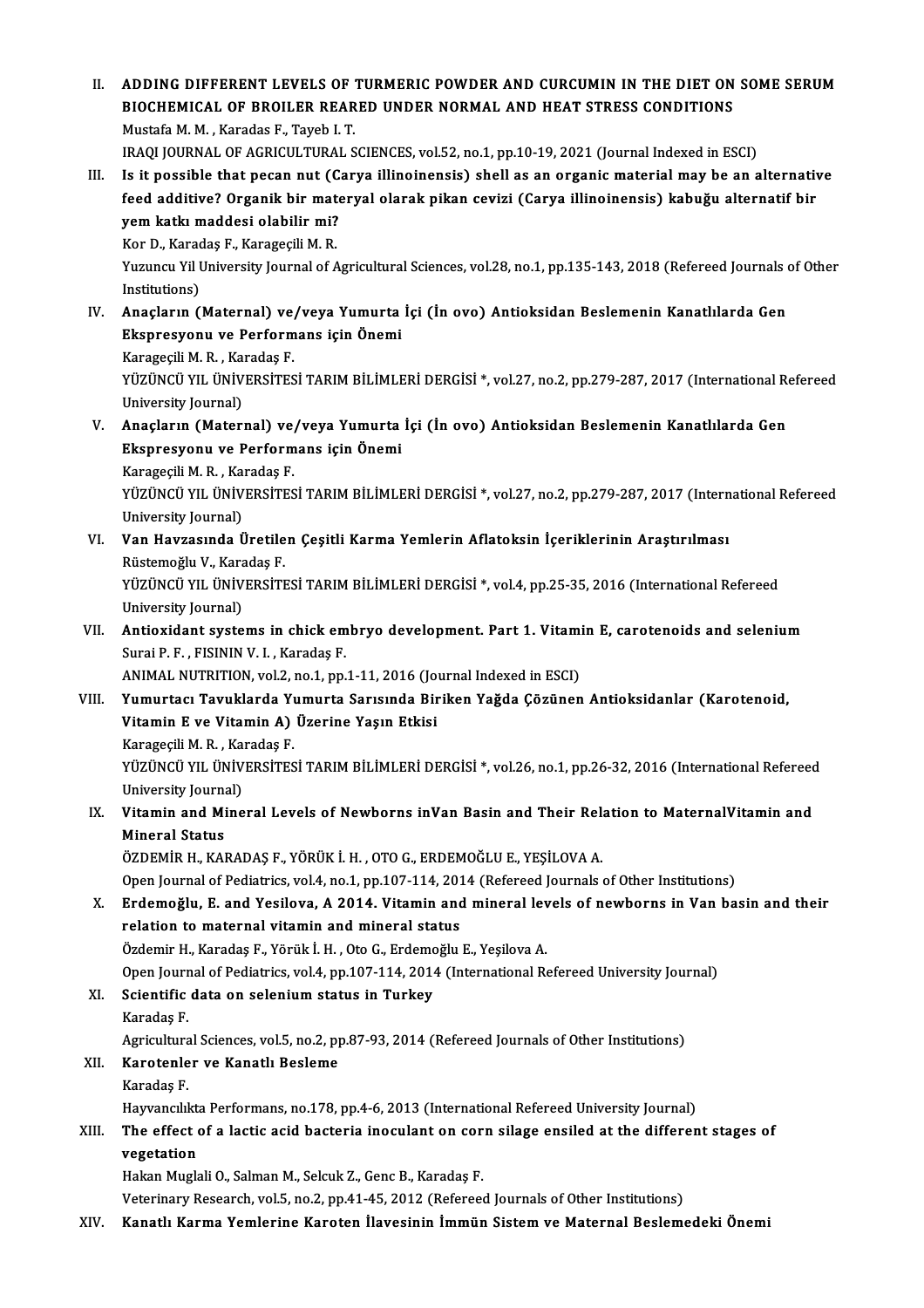KorD.,DemirelM.,Karadaş F. Hayvansal Üretim, vol.48, no.1, pp.54-60, 2007 (National Refreed University Journal) Kor D., Demirel M., Karadaş F.<br>Hayvansal Üretim, vol.48, no.1, pp.54-<br>XV. Selenyum ve Chemopreventation

Hayvansal Üretim, vol.4<br>Selen<mark>yum ve Chemo</mark><br>Karadaş F., Özdemir H.<br>Türkiye Klinikleri Lint I Karadaş F., Özdemir H.<br>Türkiye Klinikleri J Int Med Sci, vol.1, no.5, pp.50-56, 2006 (Other Refereed National Journals)

## Books&Book Chapters

ooks & Book Chapters<br>I. Bölüm adı:(Selenium Enigma: Health Implications of an Inadequate Supply)<br>Surei B. Pannas A. Karadas E. Panagyan T. Eisinin V. surat Duuri anaptestu<br>Bölüm adı: (Selenium Enigma: Health Implicatio<br>Surai P., Pappas A., Karadaş F., Papazyan T., Fisinin V.<br>in: Modern Distany Est Intekse in Disease Promotion Bölüm adı:(Selenium Enigma: Health Implications of an Inadequate Supply)<br>Surai P., Pappas A., Karadaş F., Papazyan T., Fisinin V.<br>in: Modern Dietary Fat Intakes in Disease Promotion, Fabien De Meester, Sherma Zibadi, Ronal Surai P., Pappas A., Karadaş F., Papazyan T., Fisinin V<br>in: Modern Dietary Fat Intakes in Disease Promotion<br>Editor, Springer-Verlag , London, pp.379-405, 2010 Editor, Springer-Verlag , London, pp.379-405, 2010<br>Refereed Congress / Symposium Publications in Proceedings

efereed Congress / Symposium Publications in Proceedings<br>I. Etlik Piliçlerde Embriyo Döneminde Döngüsel Aydınlatma Programlarının Etkileri: Performans ve<br>Stres reed<br>Etlik I<br>Stres Etlik Piliçlerde Embriyo Döneminde Döngüsel Aydınlatma Programlarının Etkiler:<br>Stres<br>OZKAN S., YALÇIN Z. S. , Babacanoğlu E., KARADAS F., KOZANOGLU H., Dayıoğlu M., UYSAL I.<br>Ulucal Kümes Hawranları Kongresi, Flazığ, Turkey

Stres<br>OZKAN S., YALÇIN Z. S. , Babacanoğlu E., KARADAS F., KOZANOGLU H., Dayıoğlu M., UYSAL I.<br>, Ulusal Kümes Hayvanları Kongresi, Elazığ, Turkey, pp.1

- OZKAN S., YALÇIN Z. S. , Babacanoğlu E., KARADAS F., KOZANOGLU H., Dayıoğlu M., UYSAL I.<br>II. The Investigation of Biogenic Amines Content of Animal by Products (Chicken Meal, Meat-Bone Meal,<br>Rland Meal and Eish Meal) i , Ulusal Kümes Hayvanları Kongresi, Elazığ,<br>The Investigation of Biogenic Amines<br>Blood Meal and Fish Meal) in Turkey<br><sup>Hlucov 7. Ö.</sup> Karedas E The Investigation of I<br>Blood Meal and Fish<br>Uluçay Z.Ö., Karadaş F.<br>11th International anim
	-
	-

Blood Meal and Fish Meal) in Turkey<br>Uluçay Z. Ö. , Karadaş F.<br>11th International animal science conference, Nevşehir, Turkey, 20 - 22 October 2019, pp.123-124<br>Caratanaida in noultur putrition: nat only a sourse of nismants

Uluçay Z. Ö. , Karadaş F.<br>11th International animal science conference, Nevşehir, Turkey, 20 - 22 October 2019, pp.123-124<br>III. Carotenoids in poultry nutrition: not only a source of pigments but also immune modulators"<br>Ka 11th Intern<br>Carotenoi<br>Karadaş F. Carotenoids in poultry nutrition: not only a source of pigments but also in<br>Karadaş F.<br>11th Animal Science Conference, Nevşehir, Turkey, 20 - 22 October 2019, pp.14-16<br>Fffect of Solonium In Ove Injection on batebing Mortel

Karadaş F.<br>11th Animal Science Conference, Nevşehir, Turkey, 20 - 22 October 2019, pp.14-16<br>IV. Effect of Selenium In Ovo Injection on hatching Mortality and Selenium Supplementation to Feed on<br>Chiek Mortality of Chukar Bo 11th Animal Science Conference, Nevşehir, Turkey, 20 - 22 Octon<br>Effect of Selenium In Ovo Injection on hatching Mortalit<br>Chick Mortality of Chukar Partridge (Alectoris Chukar)<br>TAVAM S. Karadas E Effect of Selenium<br>Chick Mortality of (<br>TAYAM S., Karadaş F.<br>11th Animal Scianas ( 11th Animal Science Chukar Partridge (Alectoris Chukar)<br>TAYAM S., Karadaş F.<br>11th Animal Science Conference, Nevşehir, Turkey, 20 - 22 October 2019, pp.504-505

- V. The effects of in ovo injected natural extracts and l-carnitine on antioxidants concentration in 11th Animal Science Conference, Nevşehir, Turkey, 20 - 22 October 201<br>The effects of in ovo injected natural extracts and l-carnitine of<br>residual yolk sac of broiler chicks at an early post-hatch stage<br>Babasaneğlu E. Karag The effects of in ovo injected natural extracts an<br>residual yolk sac of broiler chicks at an early po:<br>Babacanoğlu E., Karageçili M. R. , Karadaş F., Güler H. C.<br>10 Uluslararası Zootalmi Bilim Kongresi Antalya Turks residual yolk sac of broiler chicks at an early post-hatch stage<br>Babacanoğlu E., Karageçili M. R. , Karadaş F., Güler H. C.<br>10. Uluslararası Zootekni Bilim Kongresi, Antalya, Turkey, 25 - 27 October 2018, pp.209-210<br>Effect Babacanoğlu E., Karageçili M. R. , Karadaş F., Güler H. C.<br>10. Uluslararası Zootekni Bilim Kongresi, Antalya, Turkey, 25 - 27 October 2018, pp.209-210<br>VI. Effects of Maternal Antioxidant Feeding on Feed Consumption and Hat
- 10. Uluslararası Zootekni Bilin<br>Effects of Maternal Antiox<br>Karageçili M. R. , KARADAŞ F.<br>International Agricultural Scie Effects of Maternal Antioxidant Feeding on Feed Consumption and Hatch<br>Karageçili M. R. , KARADAŞ F.<br>International Agricultural Science Congress, Van, Turkey, 9 - 12 May 2018, pp.184<br>An Investigation of in Ove 2 tekenherel

Karageçili M. R., KARADAŞ F.<br>International Agricultural Science Congress, Van, Turkey, 9 - 12 May 2018, pp.184<br>VII. An Investigation of in Ovo ?-tokopherol Injection to Different Embryonic Sacs on Lipid Antioxidants<br>Co International Agricultural Science Congress, Van, Turkey, 9 - 12 May<br>An Investigation of in Ovo ?-tokopherol Injection to Differen<br>Concentration in the Yolk Sac at Internal Pipping and Hatch<br>RARACANOCLUE Karagasili M.B. Gü An Investigation of in Ovo ?-tokopherol Injection to<br>Concentration in the Yolk Sac at Internal Pipping an<br>BABACANOGLUE., Karageçili M.R., Güler H.C., Karadaş F.<br>International Agricultural Science Congress Van Turkey, 9 Concentration in the Yolk Sac at Internal Pipping and Hatch<br>BABACANOGLU E., Karageçili M. R. , Güler H. C. , Karadaş F.<br>International Agricultural Science Congress, Van, Turkey, 9 - 12 May 2018, vol.1, no.1, pp.160<br>Investi BABACANOGLU E., Karageçili M. R. , Güler H. C. , Karadaş F.<br>International Agricultural Science Congress, Van, Turkey, 9 - 12 May 2018, vol.1, no.1, pp.160<br>VIII. Investigation of the Presence of Aflatoxin (B1, B2, G1, G2) i

# International Agricultura<br>Investigation of the P:<br>Saydan Z. A. , Karadaş F.<br>International Agriculture Investigation of the Presence of Aflatoxin (B1, B2, G1, G2) in Poultry Mix<br>Saydan Z.A., Karadaş F.<br>International Agricultural Science Congress, Van, Turkey, 9 - 12 May 2018, pp.137<br>A sempenisen of fat seluble entiexidents

# Saydan Z. A. , Karadaş F.<br>International Agricultural Science Congress, Van, Turkey, 9 - 12 May 2018, pp.137<br>IX. A comparison of fat-soluble antioxidants in wild and farm-reared chukar partridges (Alectoris<br>Chuckar) Internation<br>A compar<br>Chuckar)<br>Kanadaa E A comparison of fat-soluble antioxi<br>Chuckar)<br>Karadaş F., Moller A. P. , Karageçili M. R.<br>The 2nd International Conference on Ar

Karadaş F., Moller A. P., Karageçili M. R.

Chuckar)<br>Karadaş F., Moller A. P. , Karageçili M. R.<br>The 2nd International Conference on Animal Nutrition and Environment, Khan Kean, Thailand, 31 October - 04<br>November 2017, pp.27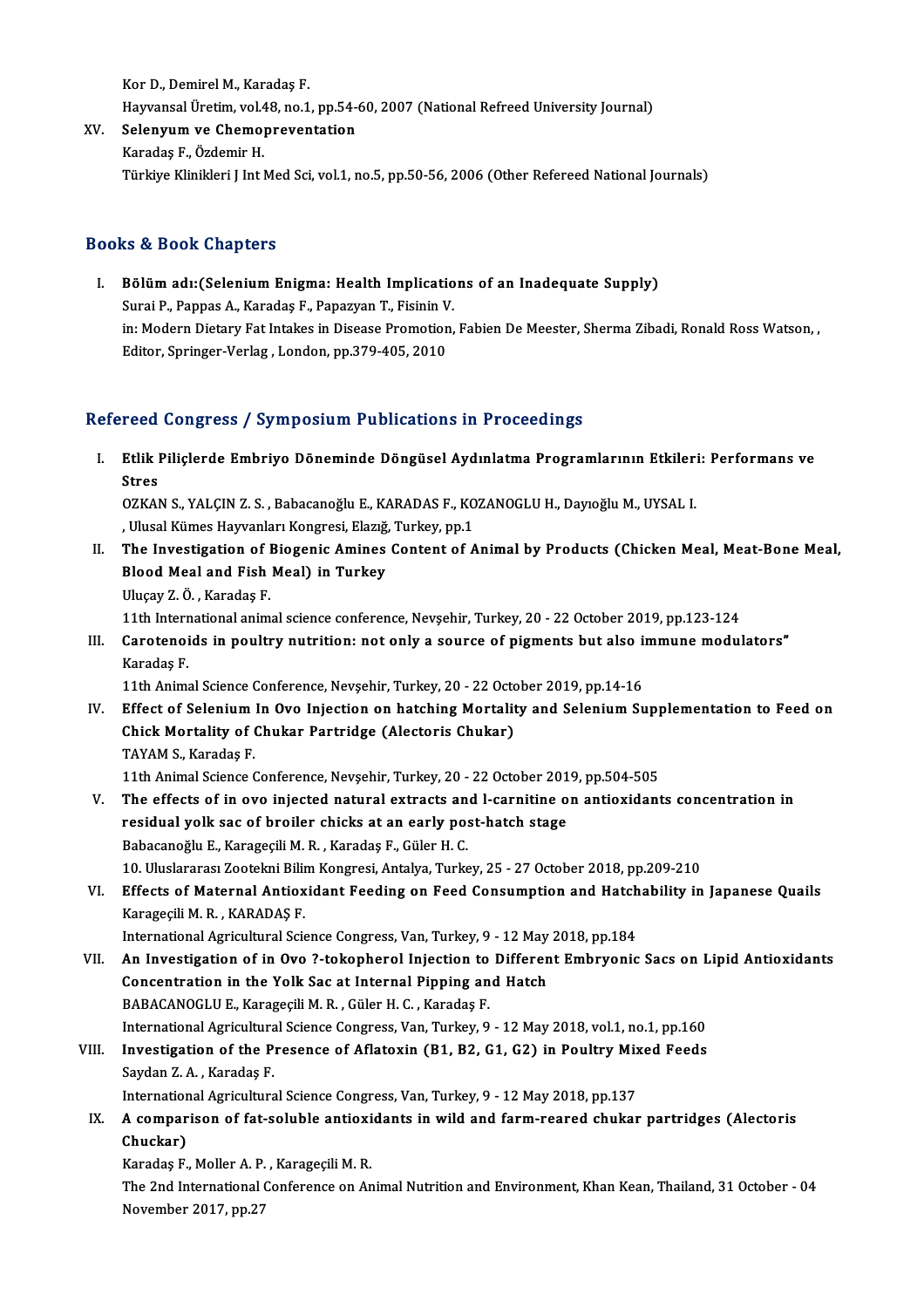| X.     | Investigate for the effect of Thymus vulgaris therapy on certain adipokines in experimental diabetic             |
|--------|------------------------------------------------------------------------------------------------------------------|
|        | rats                                                                                                             |
|        | Özdemir H., Oto G., Karadaş F., Kömüroğlü A. U., Akan Z., Dikilidal M.                                           |
|        | 1. Uluslararası Tıbbi ve Aromatik Bitkiler Kongresi, Konya, Turkey, 10 - 12 May 2017, pp.83                      |
| XI.    | Bıldırcınlarda İn Ovo ?-tokoferol Uygulamasının Karaciğer Antioksidan Düzeyine ve Civciv Ağırlığına              |
|        | Etkisi                                                                                                           |
|        | Karageçili M. R., Babacanoğlu E., Karadaş F.                                                                     |
|        | 9. Ulusal Zootekni Kongresi, Konya, Turkey, 3 - 05 September 2015, pp.939-940                                    |
| XII.   | The effects of feeding by different level of organic selenium on progeny during late gestation of                |
|        | Norduz ewes                                                                                                      |
|        | Erdoğan S., Karadaş F., Yılmaz A., Karaca S.                                                                     |
|        | VII. Balkan Conference on Animal Science, Sarayevo, Bosnia And Herzegovina, 3 - 06 June 2015, pp.139             |
| XIII.  | Standart ve Omega-3 yağ asitlerince zenginleştirilmiş yumurta tavuğu karma yemlerine lutein-                     |
|        | zeksanthin ilavesinin etkileri: performans ve yumurta sarısı lipid oksidasyonu                                   |
|        | Basmacıoğlu-Malayoğlu H., Aktaş B., Özdemir P., Karadaş F.                                                       |
|        | Ulusal Kümes Hayvanları Kongresi, Elazığ, Turkey, 9 - 11 October 2014, pp.32                                     |
| XIV.   | The effects of different kind of antioxidants (Se, vitamin E and carotenoids) in broiler performance             |
|        | and immune responce                                                                                              |
|        | Karadaş F., Erdoğan S., Kor D., Oto G., Uluman M.                                                                |
|        | XIV European Poultry Conference, Stavanger, Norway, 23 - 27 June 2014, pp.564                                    |
| XV.    | Using natural dietary sources of carotenoids in quail breeder diets                                              |
|        | Karadaş F., Grammenidis E., Surai P., Acamovic T., Sparks N.                                                     |
|        | XIV European Poultry Conference, Stavanger, Norway, 21 - 27 June 2014, pp.591                                    |
| XVI.   | Development of a poultry scholarship internship programme for undergraduate students in Turkey                   |
|        | Karadaş F., Erdoğan S., Yalçın S., Özkan S., Rose S., Pirgozliev V.                                              |
|        | XIV European Poultry Conference, Stavanger, Norway, 21 - 27 June 2014, pp.455                                    |
| XVII.  | The effects of age of two different commercial layer strain on accumulation of carotenoids                       |
|        | concentration in the egg yolk                                                                                    |
|        | Karageçili M. R., Karadaş F.                                                                                     |
|        | XIV European Poultry Conference, Stavanger, Norway, 21 - 27 June 2014, pp.590                                    |
| XVIII. | The effect of dietary essential oils on growth and antioxidative status of broilers                              |
|        | Karadaş F., Beccaccia A., Pirgozliev V., Rose S., Dimitrov D.                                                    |
|        | The International congress on advancements in poultry production in the middle east and african states, Antalya, |
|        | Turkey, 21 - 25 October 2013, pp 1-4                                                                             |
| XIX.   | Dietary plant extracts improve growth and antioxidative status of chickens reared on previously                  |
|        | used litter                                                                                                      |
|        | Karadaş F., Pirgozliev V., Dimitrov D., Rose P., Bravo D.                                                        |
|        | The WPSA (UK Branch) Annual Meeting, Nottingham, United Kingdom, 24 - 25 April 2012, pp.39-40                    |
| XX.    | Protein and energy levels of Partridges (Alectoris Chukar) breeder diets                                         |
|        | Karadaş F., Benli A., Solyali D.                                                                                 |
|        | XXXth IUGB Congress (International Union Game Biologist) and Perdix XIII. konferansı dahilinde "XXXth IUGB       |
|        | Congress (International Union Game Biologist) and Perdix XII, Barcelona, Spain, 5 - 09 September 2011, pp.131    |
| XXI.   | Van İlinde Yeni Doğan Bebeklerin Vitamin ve Mineral Düzeylerinin Annelerinin Vitamin ve Mineral                  |
|        | Düzeyleri ile Olan İlişkisi.                                                                                     |
|        | ÖZDEMİR H., KARADAŞ F., YÖRÜK İ. H., OTO G., YEŞİLOVA A.                                                         |
|        | Türk Farmakoloji Derneği 20. Ulusal Farmakoloji Kongresi, Turkey, 4 - 07 November 2009                           |
| XXII.  | Van İlinde yeni doğan bebeklerin vitamin ve mineral düzeylerinin annelerinin vitamin ve mineral                  |
|        | düzeyleri ile olan ilişkisi                                                                                      |
|        | Özdemir H., Karadaş F., Yörük İ. H., Erdemoğlu E., Oto G., Yeşilova A.                                           |
|        | Türk Farmakoloji Derneği, 20. Ulusal Farmakoloji Kongresi, Antalya, Turkey, 4 - 07 November 2009, pp.253         |
| XXIII. | "Kınalı keklik üretme çiftliği gönyeli modeli", - pp., Antalya, Nisan 2008                                       |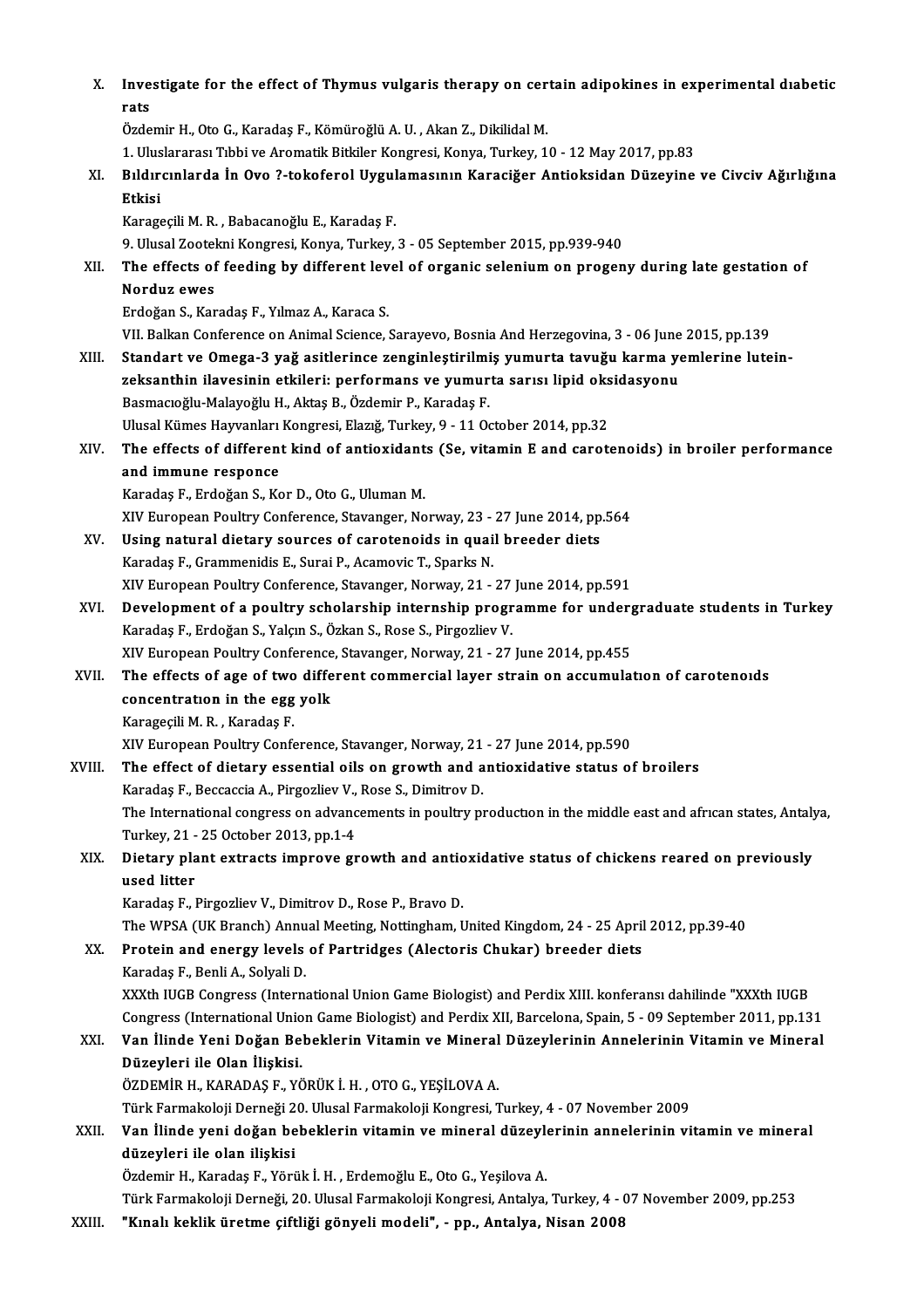Amcaoğlu,O.,Benli,A.,Alarslan,A.,Karadaş F.

1. Türkiye Av ve Yaban Hayatı Sempozyumu ve Sektörel Sergisi, Antalya, Turkey, 8 - 14 April 2008, pp.12-16 XXIV. Yeni doğan bebeklerin selenyumdüzeylerinin annelerinin selenyumdüzeyleri ile olan ilişkisi Özdemir H., Karadaş F., Pappas A., Oto G. Yeni doğan bebeklerin selenyum düzeylerinin annelerinin selenyum düzeyleri ile olan ilişkisi<br>Özdemir H., Karadaş F., Pappas A., Oto G.<br>Türk Farmokoloji Derneği 18. Ulusal Farmokoloji Kongresi, İzmir, Turkey, 28 September -Özdemir H., Karadaş F., Pappas A., Oto G.<br>Türk Farmokoloji Derneği 18. Ulusal Farmokoloji Kongresi, İzmir, Turkey, 28 September - 01 October 2005, pp.<br>XXV. The maternal effects of carotenoids (PX Agro) on the post hatc Türk Farmokoloji Derneği 18. Ulusal Farmokoloji Kongresi, İzmir, Turkey, 28 Septembe<br>The maternal effects of carotenoids (PX Agro) on the post hatch status of Ca<br>and Coenzyme Q in the chicken", 158 pp., Edinburgh, İskoçya, The maternal effects of carotenoids (PX Agro) on the post hatch status of Carotenoids, Vitamin E and Coenzyme Q in the chicken", 158 pp., Edinburgh, İskoçya, Temmuz 2005<br>Karadaş F., Pappas A., Surai P., Speake B. and Coenzyme Q in the chicken", 158 pp., Edinburgh, İskoçya, Temmuz 2005<br>Karadaş F., Pappas A., Surai P., Speake B.<br>The 14th International Symposium on Carotenoids konferansı, Edinburgh, United Kingdom, 5 - 10 July 2005,<br>n Karadaş<br>The 14t<br>pp.158<br>Natura The 14th International Symposium on Carotenoids konferansı, Edinburgh, United Kingdom, 5 - 10 July<br>pp.158<br>XXVI. Natural carotenoids sources: Px Agro, Tomato Powder and Marigold extract for egg yolk<br>nigmontation pp.158<br>Natural carot<br>pigmentation<br>Karadas E. Surs Natural carotenoids sources: Px Agro, Tomato Powd<br>pigmentation<br>Karadaş F., Surai P., Sparks N., Acamovic T., Grammenidis E.<br>T14th International Sumnesium en Ceretenoids konferensu pigmentation<br>Karadaş F., Surai P., Sparks N., Acamovic T., Grammenidis E.<br>T14th International Symposium on Carotenoids konferansı, Edinburgh, United Kingdom, 5 - 10 July 2005, pp.157<br>Ven Yöresinde Ünetilen Sütlende Afletek Karadaş F., Surai P., Sparks N., Acamovic T., Grammenidis E.<br>T14th International Symposium on Carotenoids konferansı, Edinburgh, United Kingdom, 5 -<br>XXVII. Van Yöresinde Üretilen Sütlerde Aflatoksin M1 Aranması Projesi II. T14th International Symposium on Carotenoids konferansı, Edinb<br>Van Yöresinde Üretilen Sütlerde Aflatoksin M1 Aranması I<br>Çoksöyler F. N. , Gültaktı Y., Demir C., Aşkın O., Karadaş F., Andiç S.<br>H. Hlusel Miketekain Semnewnum Van Yöresinde Üretilen Sütlerde Aflatoksin M1 Aranması Projesi II. Yı<br>Çoksöyler F. N. , Gültaktı Y., Demir C., Aşkın O., Karadaş F., Andiç S.<br>II. Ulusal Mikotoksin Sempozyumu, İstanbul, Turkey, 23 - 24 May 2005, pp.204<br>The Coksöyler F. N. , Gültaktı Y., Demir C., Aşkın O., Karadaş F., Andiç S.<br>II. Ulusal Mikotoksin Sempozyumu, İstanbul, Turkey, 23 - 24 May 2005, pp.204<br>XXVIII. The effect of carotenoid supplementation in maternal diet on II. Ulusal Mikotoksin Sempozyumu, İstanbul, Turkey, 23<br>The effect of carotenoid supplementation in mat<br>progeny", 61-62 pp., York, İngiltere, April 2005<br>Karodas E. Pannas A. Surei B. Speaka B. Speaka The effect of carotenoid supplementation in<br>progeny", 61-62 pp., York, Ingiltere, April 20<br>Karadaş F., Pappas A., Surai P., Speake B., Sparks, .<br>WBSA UK Pransh Annual Meeting Verk United Ki Karadaş F., Pappas A., Surai P., Speake B., Sparks, .<br>WPSA UK Branch Annual Meeting, York, United Kingdom, 2 - 04 April 2005, pp.61-62 XXIX. The effects of dietary phytase activity on the concentration of Coenzyme Q10 in the liver of young WPSA UK Branch Annual Meeting, York, United Kingdom, 2 - 04 April 2005, pp<br>The effects of dietary phytase activity on the concentration of Coenz:<br>turkeys and broilers", Volume 1: 1-2 pp., York, İngiltere, Nisan 2005<br>Karada The effects of dietary phytase activity on th<br>turkeys and broilers", Volume 1: 1-2 pp., Yo<br>Karadaş F., Pirgozliev V., Acamovic T., Bedford M.<br>WPSA UK Branch Annual Meeting konferensy Yor turkeys and broilers", Volume 1: 1-2 pp., York, İngiltere, Nisan 2005<br>Karadaş F., Pirgozliev V., Acamovic T., Bedford M.<br>WPSA UK Branch Annual Meeting konferansı, York, United Kingdom, 1 - 02 April 2005, pp.1-2<br>Interecões Karadaş F., Pirgozliev V., Acamovic T., Bedford M.<br>WPSA UK Branch Annual Meeting konferansı, York, United Kingdom, 1 - 02 Apr<br>XXX. Interações entre selênio e vitamina E: sera 1+1 é igual a mais de 2?",<br>Karadas F., Surai P. WPSA UK Branch A<br>Interações entre<br>Karadaş F., Surai P.<br>Anais de Simpesie l I<mark>nterações entre selênio e vitamina E: sera 1+1 é igual a mais de 2?",</mark><br>Karadaş F., Surai P.<br>Anais do Simposio Brasileiro Alltech konferansı dahilinde "Biotecnologia nutricional na industria de alimentação Karadaş F., Surai P.<br>Anais do Simposio Brasileiro Alltech konferansı dahilinde "I<br>animal", Curitiba, Brazil, 18 - 22 September 2004, pp.57-73<br>Theoratical haskground and commorsial annisation Anais do Simposio Brasileiro Alltech konferansı dahilinde "Biotecnologia nutricional na industria de ali<br>animal", Curitiba, Brazil, 18 - 22 September 2004, pp.57-73<br>XXXI. Theoretical background and commercial application o animal", Curitiba, Brazil, 18 - 22 September 2004, pp.57-73<br>Theoretical background and commercial application of production of Se-enriched chicken<br>FOY., Surai P. F. , Karadas F., Yaroshenko F., Sparks N. Theoretical background and commercial application of production of Se-enrich<br>FO Y., Surai P. F. , Karadaş F., Yaroshenko F., Sparks N.<br>Proceedings of XXII World's Poultry Congress, İstanbul, Turkey, 5 - 08 June 2004, pp.41 XXXII. Van Yöresinde Üretilen Sütlerde Aflatoksin M1 Aranması<br>Coksöyler F. N., Gültaktı Y., Demir C., ASKIN O., Karadaş F., Andiç S. Proceedings of XXII World's Poultry Congress, İstanbul, Turkey, 5 -<br>Van Yöresinde Üretilen Sütlerde Aflatoksin M1 Aranması<br>Çoksöyler F. N. , Gültaktı Y., Demir C., AŞKIN O., Karadaş F., Andiç S.<br>Ulucel Miketeksin Semnegrum Van Yöresinde Üretilen Sütlerde Aflatoksin M1 Aranması<br>Çoksöyler F. N. , Gültaktı Y., Demir C., AŞKIN O., Karadaş F., Andiç S.<br>Ulusal Mikotoksin Sempozyumu, İstanbul, Turkey, 18 - 19 September 2003, pp.99-104<br>Organik selen Coksöyler F. N. , Gültaktı Y., Demir C., AŞKIN O., Karadaş<br>Ulusal Mikotoksin Sempozyumu, İstanbul, Turkey, 18 -<br>XXXIII. Organik selenyum ve kanatlı beslemedeki önemi Ulusal Miko<br>**Organik s**<br>Karadaş F.<br>1. Doğu An Organik selenyum ve kanatlı beslemedeki önemi<br>Karadaş F.<br>1. Doğu Anadolu Kanatlı Yetiştiriciliği Sempozyumu, Van, Turkey, 10 May - 15 February 2001, pp.219-225<br>Etlik bulduran nasyonlarında mısır yorine tritikale kullanım o Karadaş F.<br>1. Doğu Anadolu Kanatlı Yetiştiriciliği Sempozyumu, Van, Turkey, 10 May - 15 February 2001, pp.219-225<br>2. XXXIV. Etlik bıldırcın rasyonlarında mısır yerine tritikale kullanım olanakları üzerinde bir araştırma<br> 1. Doğu Anadolu Kanatlı Yetiştir<br><mark>Etlik bıldırcın rasyonlarında</mark><br>Alarslan Ö., Sarıca Ş., Karadaş F.<br>1. Doğu Anadolu Kanatlı Yetistir 1. Etlik bıldırcın rasyonlarında mısır yerine tritikale kullanım olanakları üzerinde bir araştırma<br>Alarslan Ö., Sarıca Ş., Karadaş F.<br>1. Doğu Anadolu Kanatlı Yetiştiriciliği Sempozyumu, Van, Turkey, 10 - 15 May 2001, pp.82 Alarslan Ö., Sarıca Ş., Karadaş F.<br>1. Doğu Anadolu Kanatlı Yetiştiriciliği Sempozyumu, Van, Turkey, 10 - 15 May 2001, pp.82-92<br>XXXV. Broyler rasyonlarında antibiyotik yerine propiyotik kullanımı üzerinde bir araştırma<br>Kara 1. Doğu Anadolu Kanatlı Yetiştiriciliği Sempo<br>Broyler rasyonlarında antibiyotik yeri<br>Karadaş F., Zincirlioğlu M., Sarıca Ş., Baki M.<br>1. Doğu Anadolu Kanatlı Vetistiriciliği Sempo Broyler rasyonlarında antibiyotik yerine propiyotik kullanımı üzerinde bir araştırma<br>Karadaş F., Zincirlioğlu M., Sarıca Ş., Baki M.<br>1. Doğu Anadolu Kanatlı Yetiştiriciliği Sempozyumu, Van, Turkey, 10 - 15 May 2001, pp.111 Karadaş F., Zincirlioğlu M., Sarıca Ş., Baki M.<br>1. Doğu Anadolu Kanatlı Yetiştiriciliği Sempc<br>XXXVI. Balık rasyonları hazırlama prensipleri<br>Karadas F., Zincirlioğlu M. 1. Doğu Anadolu Kanatlı Yetiştiriciliği Sempozyumu, Van, Turkey, 10 - 15 May 2001, pp.111-120 Su Ürünleri Sempozyumu, Sinop, Turkey, 1 - 02 September 2000, pp.12-27 Karadaş F., Zincirlioğlu M.<br>Su Ürünleri Sempozyumu, Sinop, Turkey, 1 - 02 September 2000, pp.12-27<br>XXXVII. Broyler rasyonlarında enerji kaynağı olarak kullanılan soya yağı yerine "broyler karma yağının"<br>Indendme olanakları Su Ürünleri Sempozyumu, Sinop, Turkey, 1 - 02 Se<br>Broyler rasyonlarında enerji kaynağı olaral<br>kullanılma olanakları üzerine bir araştırma<br>Zinsirliqğlu M. Boki M. Karadas E Broyler rasyonlarında enerji k<br>kullanılma olanakları üzerine l<br>Zincirlioğlu M., Baki M., Karadaş F.<br>1. Uluslararası Hayrangılı<sup>rınn</sup> Kan kullanılma olanakları üzerine bir araştırma<br>Zincirlioğlu M., Baki M., Karadaş F.<br>1. Uluslararası Hayvancılık'99 Kongresi, İzmir, Turkey, 21 - 24 September 1999, pp.395-400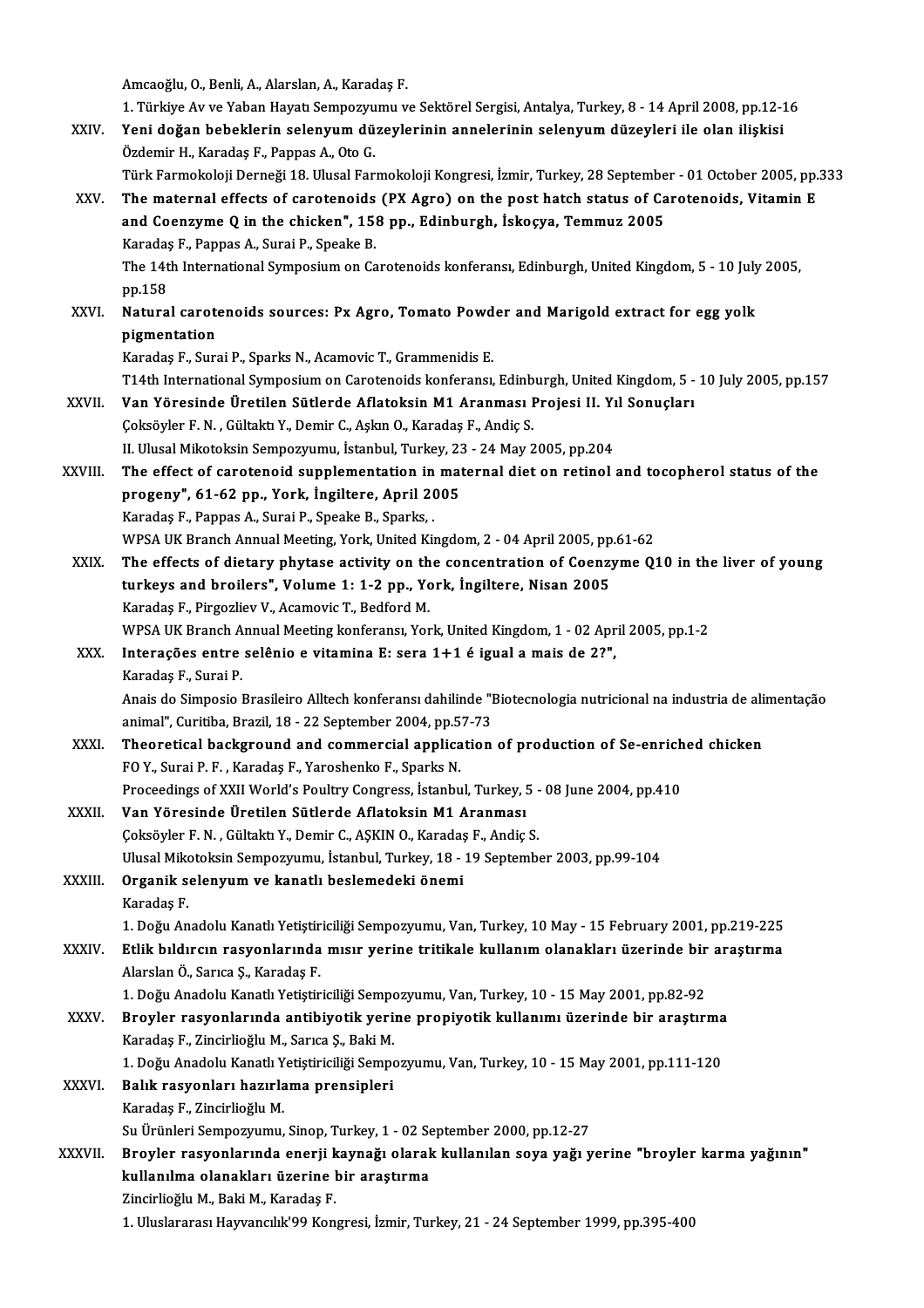### Other Publications

ther Publications<br>I. Interesterifikasyonun pamuk ve zeytin yağının tokoferol. karoten, yağ asidi bileşimi üzerine etkisi<br>. Gavideğlu İ. Karades E 1 - 1 Britalions<br>Interesterifikasyonu<br>Cavidoğlu İ., Karadaş F.<br>Technisel Benert nn 1 -Cavidoğlu İ., Karadaş F.<br>Technical Report, pp.1-40, 2008

#### Supported Projects

**Supported Projects**<br>Karadaş F., CB Strateji ve Bütçe Başkanlığı (Kalkınma Bakanlığı) Projesi, YYU Merkezi laboratuvar alt yapi gelistirme<br>PRRİSSİ 2000, *C*ontinues ed projects<br>Karadaş F., CB Strateji ve<br>projesi, 2009 - Continues<br>Karadas F., Project Sunno Karadaş F., CB Strateji ve Bütçe Başkanlığı (Kalkınma Bakanlığı) Projesi, YYU Merkezi laboratuvar alt yapi gelistirme<br>projesi, 2009 - Continues<br>Karadaş F., Project Supported by Higher Education Institutions, Kınalı Keklikl

projesi, 2009 - Continues<br>Karadaş F., Project Supported by Higher Education Institutions, Kınalı Kekliklerde Alectoris Chu<br>Enjeksiyon ve Yeme İlavesinin Kuluçka Sonuçları ve Civciv Gelişimi Üzerine Etkisi, 2019 - 2020<br>Kara Karadaş F., Project Supported by Higher Education Institutions, Kınalı Kekliklerde Alectoris Chukar Selenyumun In Ovo<br>Enjeksiyon ve Yeme İlavesinin Kuluçka Sonuçları ve Civciv Gelişimi Üzerine Etkisi, 2019 - 2020<br>Karadaş F

Enjeksiyon ve Yeme İlavesinin Kuluçka Sonuçları ve Civciv Gelişimi Üzerine Etkisi, 2019 - 2020<br>Karadaş F., AKYILDIZ Z., Project Supported by Higher Education Institutions, Merada Beslenen Kazların Yumurtalarında<br>Yağda ve S Karadaş F., AKYILDIZ Z., Project Supported by Higher Education Institutions, Merada Beslenen Kazların Yumurtalarında<br>Yağda ve Suda Çözünen Antioksidan İçeriklerinin Belirlenmesi, 2019 - 2020<br>Karadaş F., Project Supported b

Yağda ve Suda Çözünen Antioksid<br>Karadaş F., Project Supported by<br>Destekleme Projesi, 2018 - 2019<br>Karadas F., ALATAS F., Kurbal Ö. I Karadaş F., Project Supported by Higher Education Institutions, Zootekni Bölümü Hayvan Besleme Laboratuvarı<br>Destekleme Projesi, 2018 - 2019<br>Karadaş F., ALATAŞ E., Kurbal Ö. F. , Project Supported by Higher Education Instit

Destekleme Projesi, 2018 - 2019<br>Karadaş F., ALATAŞ E., Kurbal Ö. F. , Project Supported by Higher Education Institutions, Ticari Yumurta T<br>Rasyonlarında Saptanan Renk Pigmentlerinin Yumurta Sarısı Pigment Düzeyi Üzerine Et Karadaş F., ALATAŞ E., Kurbal Ö. F. , Project Supported by Higher Education Institutions, Ticari Yumurta Tavuğu<br>Rasyonlarında Saptanan Renk Pigmentlerinin Yumurta Sarısı Pigment Düzeyi Üzerine Etkisi, 2018 - 2019<br>Karadaş F

Rasyonlarında Saptanan Renk Pigmentlerinin Yumurta Sarısı Pigment Düzeyi Üzerine Etkisi, 2018 - 2019<br>Karadaş F., TAYAM S., Project Supported by Higher Education Institutions, Kınalı Kekliklerde (Alectoris Chukar)<br>Selenyumu Karadaş F., TAYAM S., Project Suppo<br>Selenyumun In Ovo Enjeksiyon ve Ye<br>Gelişimi Üzerine Etkisi, 2017 - 2019<br>Karadas E. Brejest Supported bu Hi Selenyumun In Ovo Enjeksiyon ve Yeme İlavesinin Kuluçka Sonuçlarına, Karaciğer Antioksidan Düzeyine ve Civciv<br>Gelişimi Üzerine Etkisi, 2017 - 2019<br>Karadaş F., Project Supported by Higher Education Institutions, Uluslararas

Gelişimi Üzerine Etkisi, 2017 - 2019<br>Karadaş F., Project Supported by Higher Education Institutions, Uluslararası Bilimsel Etkinliklere katılma ve alt yapı<br>destekleme projesi, 2018 - 2018 Karadaş F., Project Supported by Higher Education Institutions, Uluslararası Bilimsel Etkinliklere katılma ve alt yap<br>destekleme projesi, 2018 - 2018<br>Babacanoğlu E., Karadaş F., Güler H. C. , Karageçili M. R. , Project Sup

destekleme projesi, 2018 - 2018<br>Babacanoğlu E., Karadaş F., Güler H. C. , Karageçili M. R. , Project Supported by Higher Education Institutions, Etlik<br>damızlık dişilere ait kuluçkalık yumurta içi in ovo doğal antioksidan e Babacanoğlu E., Karadaş F., Güler H. C. , Karageçili M. R. , Project Sup<br>damızlık dişilere ait kuluçkalık yumurta içi in ovo doğal antioksidan<br>embriyo gelişimi ve fizyolojik parametrelerine etkileri, 2016 - 2018<br>Karadas E. damızlık dişilere ait kuluçkalık yumurta içi in ovo doğal antioksidan enjeksiyonunun yumurta sarısı antioksidan düzeyin<br>embriyo gelişimi ve fizyolojik parametrelerine etkileri, 2016 - 2018<br>Karadaş F., Project Supported by

embriyo gelişimi ve fi<br>Karadaş F., Project Su<br>projesi, 2017 - 2017<br>Karadas E., Project S. Karadaş F., Project Supported by Higher Education Institutions, Uluslararası toplantılara katılma ve alt yapı desteklem<br>projesi, 2017 - 2017<br>Karadaş F., Project Supported by Higher Education Institutions, Kümes Kanatlıları

projes<br>Karad<br>2017<br>Karad Karadaş F., Project Supported by Higher Education Institutions, Kümes Kanatlıları Alt Yapı Destekleme Projesi, 2016 -<br>2017<br>Karadaş F., SAYDAN Z. A. , Project Supported by Higher Education Institutions, Kanatlı Karma Yemler

2017<br>Karadaş F., SAYDAN Z. A. , Project Supported by Higher Education Institutions, Kanatlı Karma Yemlerinde Aflatoksin (B1,<br>B2, G1, G2) Varlığının Araştırılması, 2015 - 2017

Özdemir H., Kömüroğlü A.U., Oto G., Karadaş F., Project Supported by Higher Education Institutions, Deneysel Diyabet B2, G1, G2) Varlığının Araştırılması, 2015 - 2017<br>Özdemir H., Kömüroğlü A. U. , Oto G., Karadaş F., Project Supported by Higher Education Institutions, Deneysel Diyabe<br>Oluşturulmuş Ratlarda Thymus vulgaris tedavisinin bazı Özdemir H., K<br>Oluşturulmuş<br>2015 - 2016<br>Karadas E. B Oluşturulmuş Ratlarda Thymus vulgaris tedavisinin bazı adipokin ve vitamin düzeyleri üzerine etkisinin araştırılmas<br>2015 - 2016<br>Karadaş F., Project Supported by Higher Education Institutions, Hayvansal Kökenli Yem Hammadde

2015 - 2016<br>Karadaş F., Project Supported by Higher Education Institutions, Hayvansal Kökenli Yem Hammaddelerinde (Et, Kan,<br>Tavuk ve Balık Unu) Biojen Aminlerin Araştırılması, 2014 - 2016 Karadaş F., Project Supported by Higher Education Institutions, Hayvansal Kökenli Yem Hammaddelerinde (Et, Kan,<br>Tavuk ve Balık Unu) Biojen Aminlerin Araştırılması, 2014 - 2016<br>Karadaş F., Other Supported Projects, UK-Turke

Tavuk ve Balık Unu) Biojen Aminlerin Araştırılması, 2014 - 2016<br>Karadaş F., Other Supported Projects, UK-Turkey HE Knowledge Partnership Programme: Developmen<br>Scholarship Internship Programme for undergraduate students for Karadaş F., Other Supported Projects, UK-Turkey HE Knowledge Partnership Programme: Development of a Pou<br>Scholarship Internship Programme for undergraduate students for the poultry industry., 2012 - 2014<br>Erdoğan S., Karada

Scholarship Internship Programme for undergraduate students for the poultry industry., 2012 - 2014<br>Erdoğan S., Karadaş F., Karaca S., YILMAZ A., Project Supported by Higher Education Institutions, Gebeliğin Son<br>Döneminde N Erdoğan S., Karadaş F., Kara<br>Döneminde Norduz Koyunlı<br>Üzerine Etkisi, 2011 - 2014<br>Karadas E. ÖZKAN S. XALC Döneminde Norduz Koyunlarının Farklı Düzeylerde Organik Selenyum İle Beslenmesinin Projeni Selenyum Tran<br>Üzerine Etkisi, 2011 - 2014<br>Karadaş F., ÖZKAN S., YALÇIN S., ROSE S. P. , PİRGOZLİEV V., Erdoğan S., Project Supporte

Üzerine Etkisi, 2011 - 2014<br>Karadaş F., ÖZKAN S., YALÇIN S., ROSE S. P. , PİRGOZLİEV V., Erdoğan S., Project Supported by Higher Education<br>Institutions, Kanatlı Endüstrisi ile Zootekni Bölümü Lisans Öğrencileri Staj Burs P Karadaş F., ÖZKAN S., YALÇIN S., ROSE S. P. , PİRGOZLİEV V., Erdoğan S., Project Supported by Higher Education<br>Institutions, Kanatlı Endüstrisi ile Zootekni Bölümü Lisans Öğrencileri Staj Burs Programı Geliştirme Projesi, Institutions, Kanatlı Endüstrisi ile Zootekni Bölümü Lisans Öğrencileri Staj Burs Programı<br>Karadaş F., Project Supported by Higher Education Institutions, Damızlık Bıldırcın Yemler<br>Yumurta Sarısı ve Kuluçka Performansı Üze Karadaş F., Project Supported by Higher Education Institutions, Damızlık Bıldırcın Yemlerinde Farklı Karotenlerin<br>Yumurta Sarısı ve Kuluçka Performansı Üzerine Etkilerinin Karşılaştırılması, 2011 - 2013<br>Karadaş F., Oto G.,

Yumurta Sarısı ve Kuluçka Performansı Üzerine Etkilerinin Karşılaştırılması, 2011 - 2013<br>Karadaş F., Oto G., Durmuş A., Adızel Ö., Project Supported by Higher Education Institutions, Van Gölü Havzasında Ürey<br>Martı ile Gece Karadaş F., Oto G., Durmuş A., Adızel Ö., Project Supported by Higher Education Institutions, Van Gölü Havzasında Ür<br>Martı ile Gece Balıkçılının Yumurta ve Plazmalarında Antioksidan Seviyelerinin Farklı Dönemlerde Tespiti, Martı ile Gece Balıkçılının Yumurta ve Plazmalarında Antioksidan Seviyelerinin Farklı Dönemlerde Tespiti, 2007 - 2013<br>Karadaş F., Project Supported by Higher Education Institutions, Van Havzasında Üretilen Karma Yemlerin A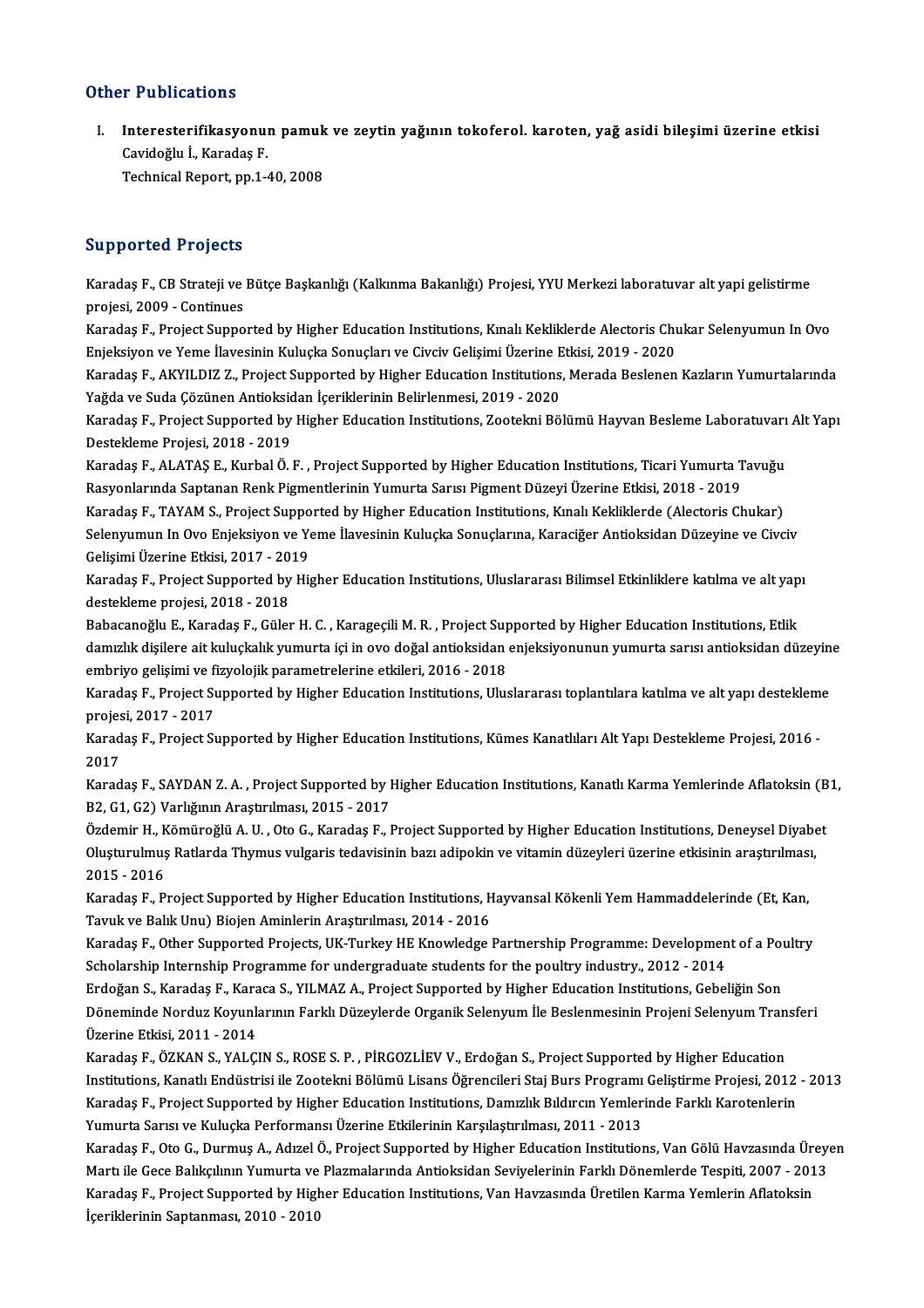Karadaş F., Oto G., SEVEN V., ULUMAN M., Kor D., Erdoğan S., Project Supported by Higher Education Institutions, Değişik Karadaş F., Oto G., SEVEN V., ULUMAN M., Kor D., Erdoğan S., Project Supported by Higher Education Institutions, Değişik<br>Antioksidantların (Se, Vitamin E ve Karotenoler) Broiler Karaciğer Antioksidan ve Antioksidant Enzim Üzerine Etkisi, 2007 - 2010<br>Karadaş F., Oto G., MOLLER A. P. , Adızel Ö., EWEN J., CASSEY P., Durmuş A., Project Supported by Higher Education Antioksidantların (Se, Vitamin E ve Karotenoler) Broiler Karaciğer Antioksidan ve Antioksidant Enzim Konsantrasy<br>Üzerine Etkisi, 2007 - 2010<br>Karadaş F., Oto G., MOLLER A. P. , Adızel Ö., EWEN J., CASSEY P., Durmuş A., Proj

Üzerine Etkisi, 2007 - 2010<br>Karadaş F., Oto G., MOLLER A. P. , Adızel Ö., EWEN J., CASSEY P., Durmuş A., Project Supported by Higher Education<br>Institutions, Van Gölü Havzasında Üreyen Van Gölü Martısı (Larus armenicus), Ge Karadaş F., Oto G., MOLLER A. P. , Adızel Ö., EWEN J., CASSEY P., Durmuş A., Project Supported by Higher Education<br>Institutions, Van Gölü Havzasında Üreyen Van Gölü Martısı (Larus armenicus), Gece Balıkçılı (Nycticorax nyc Institutions, <mark>V</mark><br>Ekin Kargası<br>2007 - 2009<br>Özdemir H Ekin Kargası (Corvus Frugilegus) Yumurta ve Plazmalarının Antioksidan Seviyelerinin Farklı Dönemlerde Belirlenmesi,<br>2007 - 2009

İlinde Yeni Doğan Bebeklerin Vitamin ve Mineral Düzeylerinin Annelerinin Vitamin ve Mineral Düzeyleri ile Olan İlişkisi,<br>2007 - 2008 Özdemir H., Oto G., Yörük İ. H., Karadaş F., ERDEMOĞLU E., Project Supported by Higher Education Institutions, Van İlinde Yeni Doğan Bebeklerin Vitamin ve Mineral Düzeylerinin Annelerinin Vitamin ve Mineral Düzeyleri ile Olan İlişkisi,<br>2007 - 2008<br>Karadaş F., TUBITAK Project, Van yöresinde üretilen sütlerde aflatoksin M1 oluşumu ve ned

2007 - <br>Karada<br>- 2004

# Activities in Scientific Journals

Acta Scientific Agriculture, Committee Member, 2017 - Continues

# Acta Scientific Agriculture, Committee Member, 2017 - Continue<br>Memberships / Tasks in Scientific Organizations

Memberships / Tasks in Scientific Organizat<br>Zootekni Dernegi Van Subesi, Member, 2010 - Continues<br>WBSA Turkey Pranch Member 1999 - Continues Zootekni Dernegi Van Subesi, Member, 2010 - Continues<br>WPSA Turkey Branch, Member, 1999 - Continues Zootekni Dernegi Van Subesi, Member, 2010 - Continues<br>WPSA Turkey Branch, Member, 1999 - Continues<br>Ege Yaban Hayatı ve Avcılık Federasyonu, Consultant, 2012 - 2015<br>International sereteneid Sosisty, Member, 2005 - 2007 WPSA Turkey Branch, Member, 1999 - Continues<br>Ege Yaban Hayatı ve Avcılık Federasyonu, Consultant, 21<br>International carotenoid Society, Member, 2005 - 2007 International carotenoid Society, Member, 2005 - 2007<br>Scientific Refereeing

Scientific Refereeing<br>Tropical Animal Health, SCI Journal, October 2019<br>Plas One SCI Journal May 2019 Perentific Referencing<br>Tropical Animal Health, SCI Journ<br>Plos One, SCI Journal, May 2019<br>Revista Brasileira da Zeaternia S Tropical Animal Health, SCI Journal, October 2019<br>Plos One, SCI Journal, May 2019<br>Revista Brasileira de Zootecnia, SCI Journal, November 2018<br>Poultry Scionce, SCI Journal, October 2018 Plos One, SCI Journal, May 2019<br>Revista Brasileira de Zootecnia, SCI Journal<br>Poultry Science, SCI Journal, October 2018<br>Austral Journal of Veterinary Science, SCI Is Revista Brasileira de Zootecnia, SCI Journal, November 2018<br>Poultry Science, SCI Journal, October 2018<br>Austral Journal of Veterinary Science, SCI Journal, August 2018<br>Ples One, SCI Journal, March 2019 Poultry Science, SCI Journal, October 2018<br>Austral Journal of Veterinary Science, SCI Jo<br>Plos One, SCI Journal, March 2018<br>Poultry Science, SCI Journal, February 2018 Austral Journal of Veterinary Science, SCI Jou<br>Plos One, SCI Journal, March 2018<br>Poultry Science, SCI Journal, February 2018<br>Pritish Poultry Science, SCI Journal, Decembe British Poultry Science, SCI Journal, December 2017 Poultry Science, SCI Journal, February 2018<br>British Poultry Science, SCI Journal, December 2017<br>The Journal of Poultry Science, Other journals, September 2017<br>Journal PBM, Other Indexed Journal, September 2017 British Poultry Science, SCI Journal, December 2017<br>The Journal of Poultry Science, Other journals, Septer<br>Joural PRM, Other Indexed Journal, September 2017<br>Poultry Science, SCI Journal, May 2017 The Journal of Poultry Science, Other jo<br>Joural PRM, Other Indexed Journal, Sep<br>Poultry Science, SCI Journal, May 2017<br>Austral Journal of Veterinary Science, S Joural PRM, Other Indexed Journal, September 2017<br>Poultry Science, SCI Journal, May 2017<br>Austral Journal of Veterinary Science, SCI Journal, April 2017<br>Povista Presileira de Zeetesnia, SCI Journal, Marsh 2017 Poultry Science, SCI Journal, May 2017<br>Austral Journal of Veterinary Science, SCI Journal, April 2<br>Revista Brasileira de Zootecnia, SCI Journal, March 2017<br>Journal of Animal Physiology and Animal Nutrition, SCI Jo Revista Brasileira de Zootecnia, SCI Journal, March 2017<br>Journal of Animal Physiology and Animal Nutrition, SCI Journal, March 2017 Revista Brasileira de Zootecnia, SCI Journal, March 2017<br>Journal of Animal Physiology and Animal Nutrition, SCI Journal, January<br>2017<br>Pritish Boultry Scionce, SCI Journal, November 2016 Journal of Animal Physiology and Animal Nutrition, S<br>ANNALS OF ANIMAL SCIENCE, SCI Journal, January 2<br>British Poultry Science, SCI Journal, November 2016<br>Scientifie Benerts, SCI Journal, October 2016 ANNALS OF ANIMAL SCIENCE, SCI Journal, Ja<br>British Poultry Science, SCI Journal, Novembe<br>Scientific Reports, SCI Journal, October 2016<br>Presilien Journal of Boultry Science, SCI Journ British Poultry Science, SCI Journal, November 2016<br>Scientific Reports, SCI Journal, October 2016<br>Brazilian Journal of Poultry Science, SCI Journal, September 2016<br>Iranian Journal of Applied Animal Science, Other Indeved J Scientific Reports, SCI Journal, October 2016<br>Brazilian Journal of Poultry Science, SCI Journal, September 2016<br>Iranian Journal of Applied Animal Science, Other Indexed Journal, September 2016<br>Poultry Science, SCI Journal, Brazilian Journal of Poultry Science, SCI Journal<br>Iranian Journal of Applied Animal Science, Oth<br>Poultry Science, SCI Journal, September 2016<br>Pritish Poultry Science, SCI Journal, August 20 British Poultry Science, SCI Journal, August 2016 Revista Brasileira de Zootecnia , SCI Journal, August 2016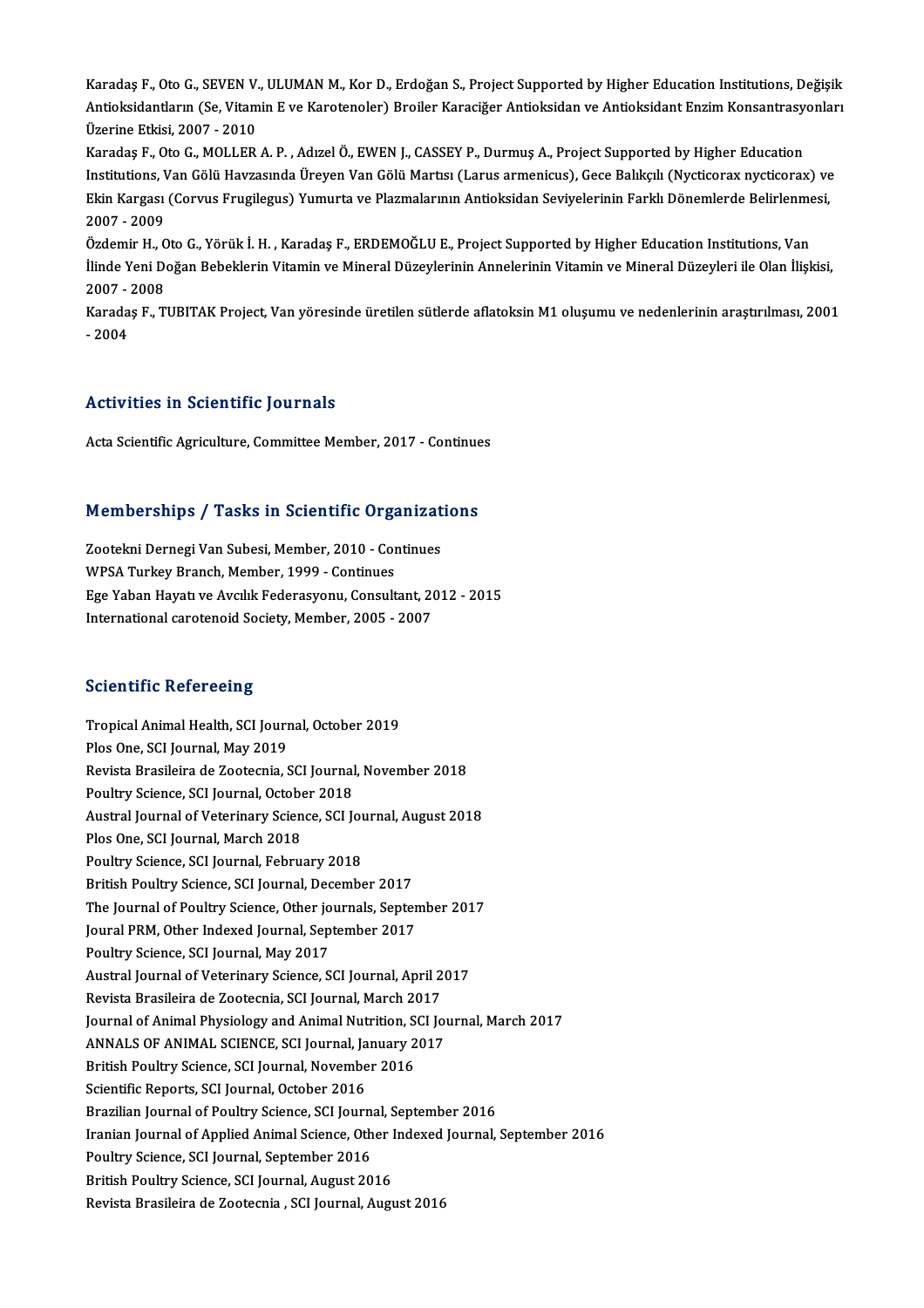Journal of Animal Physiology and Animal Nutrition, SCI Journal, June 2016<br>International Journal of Biochemistry Bessensh & Beyjou, Other Indexed Is International Journal of Biochemistry Research & Review, Other Indexed Journal, April 2016<br>Journal of Animal Science and Biotechnology, Other Indexed Journal, October 2015 Journal of Animal Physiology and Animal Nutrition, SCI Journal, June 2016<br>International Journal of Biochemistry Research & Review, Other Indexed Journal, Ap<br>Journal of Animal Science and Biotechnology, Other Indexed Journa British Poultry Science, SCI Journal, September 2015 Journal of Animal Science and Biotechnology, Other Indexed Journ<br>British Poultry Science, SCI Journal, September 2015<br>Project Supported by Higher Education Institutions, August 2015<br>Journal of Animal Physiology and Animal Journal of Animal Physiology and Animal Nutrition, SCI Journal, June 2015 Project Supported by Higher Education Institutions, August 201<br>Journal of Animal Physiology and Animal Nutrition, SCI Journal<br>The Auk: Ornithological Advances, SCI Journal, February 2015<br>Povista Prasileira de Zeoternia, SC The Auk: Ornithological Advances, SCI Journal, February 2015<br>Revista Brasileira de Zootecnia, SCI Journal, January 2015 Harran Üniversitesi Ziraat Fakültesi Dergisi, National Scientific Refreed Journal, January 2015 Revista Brasileira de Zootecnia, SCI Journal, January 2015<br>Harran Üniversitesi Ziraat Fakültesi Dergisi, National Scientific R<br>The Auk: Ornithological Advances., SCI Journal, December 2014<br>Journal of Animal Science and Bie Harran Üniversitesi Ziraat Fakültesi Dergisi, National Scientific Refreed Jour<br>The Auk: Ornithological Advances., SCI Journal, December 2014<br>Journal of Animal Science and Biotechnology., SCI Journal, December 2014<br>Animal S The Auk: Ornithological Advances., SCI Journal, December 2014<br>Journal of Animal Science and Biotechnology., SCI Journal, Decen<br>Animal Science and Biotechnology, SCI Journal, November 2014<br>Pritish Boultry Science, SCI Journ Journal of Animal Science and Biotechnology., SCI Jou<br>Animal Science and Biotechnology, SCI Journal, Novem<br>British Poultry Science, SCI Journal, November 2014<br>British Poultry Science, SCI Journal, Sontamber 2014 Animal Science and Biotechnology, SCI Journal, Nover<br>British Poultry Science, SCI Journal, November 2014<br>British Poultry Science, SCI Journal, September 2014<br>TUBITAK Broject, July 2014 British Poultry Science, SCI J<br>British Poultry Science, SCI J<br>TUBITAK Project, July 2014<br>Project Supported by Higher British Poultry Science, SCI Journal, September 2014<br>TUBITAK Project, July 2014<br>Project Supported by Higher Education Institutions, June 2014<br>British Boultry Science, SCI Journal, February 2014 TUBITAK Project, July 2014<br>Project Supported by Higher Education Institutions,<br>British Poultry Science , SCI Journal, February 2014<br>Pritish Poultry Science, SCI Journal, Pesember 2012 Project Supported by Higher Education Institutions, J<br>British Poultry Science , SCI Journal, February 2014<br>British Poultry Science, SCI Journal, December 2013<br>British Boultry Science, SCI Journal, October 2013 British Poultry Science , SCI Journal, February 2014<br>British Poultry Science, SCI Journal, December 2013<br>British Poultry Science , SCI Journal, October 2013 British Poultry Science, SCI Journal, December 2013<br>British Poultry Science , SCI Journal, October 2013<br>British Poultry Science , SCI Journal, February 2012<br>Animal Food Science ve Technology, SCI Journal, Octo Animal Feed Science ve Technology, SCI Journal, October 2011<br>British Poultry Science , SCI Journal, August 2011 British Poultry Science , SCI Journal, February 201<br>Animal Feed Science ve Technology, SCI Journal, O<br>British Poultry Science , SCI Journal, August 2011<br>Pritish Poultry Science , SCI Journal, Anril 2011 Animal Feed Science ve Technology, SCI Journal,<br>British Poultry Science , SCI Journal, August 201<br>British Poultry Science , SCI Journal, April 2011<br>BLes One SCI Journal, March 2011 British Poultry Science , SCI Journal,<br>British Poultry Science , SCI Journal,<br>PLos One, SCI Journal, March 2011<br>European Journal of Obstatrics and British Poultry Science , SCI Journal, April 2011<br>PLos One, SCI Journal, March 2011<br>European Journal of Obstetrics and Gynecology and Rreproductive Biology , SCI Journal, December 2010<br>Animal Eeed Science and technology, S PLos One, SCI Journal, March 2011<br>European Journal of Obstetrics and Gynecology and Rreproduct<br>Animal Feed Science and technology, SCI Journal, October 2010<br>Environmental Besearch, SCI Journal, October 2010 European Journal of Obstetrics and Gynecology and<br>Animal Feed Science and technology, SCI Journal, October<br>Environmental Research, SCI Journal, October 2010<br>Pritish Poultry Science, SCI Journal, Sentember 2010 Animal Feed Science and technology, SCI Journal, October 2010<br>Environmental Research, SCI Journal, October 2010<br>British Poultry Science , SCI Journal, September 2010 Environmental Research, SCI Journal, October<br>British Poultry Science , SCI Journal, September<br>British Poultry Science , SCI Journal, July 2009<br>British Poultry Science , SCI Journal, April 2009 British Poultry Science , SCI Journal, September<br>British Poultry Science , SCI Journal, July 2009<br>British Poultry Science , SCI Journal, April 2009<br>British Poultry Science , SCI Journal, Marsh 2009 British Poultry Science , SCI Journal, July 2009<br>British Poultry Science , SCI Journal, April 2009<br>British Poultry Science , SCI Journal, March 2009<br>British Poultry Science , SCI Journal, Eshruary 20 British Poultry Science , SCI Journal, April 2009<br>British Poultry Science , SCI Journal, March 2009<br>British Poultry Science , SCI Journal, February 2009<br>British Boultry Science , SCI Journal, Jonuary 2009 British Poultry Science , SCI Journal, March 2009<br>British Poultry Science , SCI Journal, February 2009<br>British Poultry Science , SCI Journal, January 2009<br>British Poultry Science , SCI Journal, Desember 200 British Poultry Science , SCI Journal, February 2009<br>British Poultry Science , SCI Journal, January 2009<br>British Poultry Science , SCI Journal, December 2008<br>British Poultry Science , SCI Journal, Sontember 2008 British Poultry Science , SCI Journal, January 2009<br>British Poultry Science , SCI Journal, December 2008<br>British Poultry Science , SCI Journal, September 2008<br>British Poultry Science , SCI Journal, September 2009 British Poultry Science , SCI Journal, December 2008<br>British Poultry Science , SCI Journal, September 2008<br>British Poultry Science , SCI Journal, September 2008<br>British Poultry Science , SCI Journal, March 2009 British Poultry Science , SCI Journal, September 2<br>British Poultry Science , SCI Journal, September 2<br>British Poultry Science , SCI Journal, March 2008<br>British Poultry Science , SCI Journal, March 2009 British Poultry Science , SCI Journal, September 2<br>British Poultry Science , SCI Journal, March 2008<br>British Poultry Science , SCI Journal, March 2008<br>British Poultry Science, SCI Journal, Eebruary 200 British Poultry Science , SCI Journal, March 2008<br>British Poultry Science , SCI Journal, March 2008<br>British Poultry Science, SCI Journal, February 2008<br>British Poultry Science, SCI Journal, Desember 2007 British Poultry Science , SCI Journal, March 2008<br>British Poultry Science, SCI Journal, February 2008<br>British Poultry Science, SCI Journal, December 2007<br>British Boultry Science, SCI Journal, September 2007 British Poultry Science, SCI Journal, February 2008<br>British Poultry Science, SCI Journal, December 2007<br>British Poultry Science, SCI Journal, September 2006<br>British Poultry Science, SCI Journal, September 2006 British Poultry Science, SCI Journal, December 2007<br>British Poultry Science, SCI Journal, September 2007<br>British Poultry Science, SCI Journal, September 2006

British Poultry Science, SCI Journal, September 2006<br>Edit Congress and Symposium Activities

1. Doğuanadolu Hayvancılık Çalıştayı, Moderator, Van, Turkey, 2019

- 11. International Animal Science Confereance, Invited Speaker, Nevşehir, Turkey, 2019 11. International Animal Science Confereance, Invited Speaker, Nevşehir, Turkey,<br>11. International Animal Science Confereance, Session Moderator, Nevşehir, Tur<br>11. International Animal Science Conference, Attendee, Nevşehi
- 1. Doğuanadolu Hayvancılık Çalıştayı, Moderator, Van, Turkey, 2019<br>11. International Animal Science Confereance, Invited Speaker, Nevşehir, Turkey, 2019<br>11. International Animal Science Confereance, Session Moderator, Nevş 11. International Animal Science Confereance, Session Moderator, Nevşehir, Turkey,<br>11. International Animal Science Conference, Attendee, Nevşehir, Turkey, 2019<br>1. International Agriculture Science Congress, Session Modera
- 
-